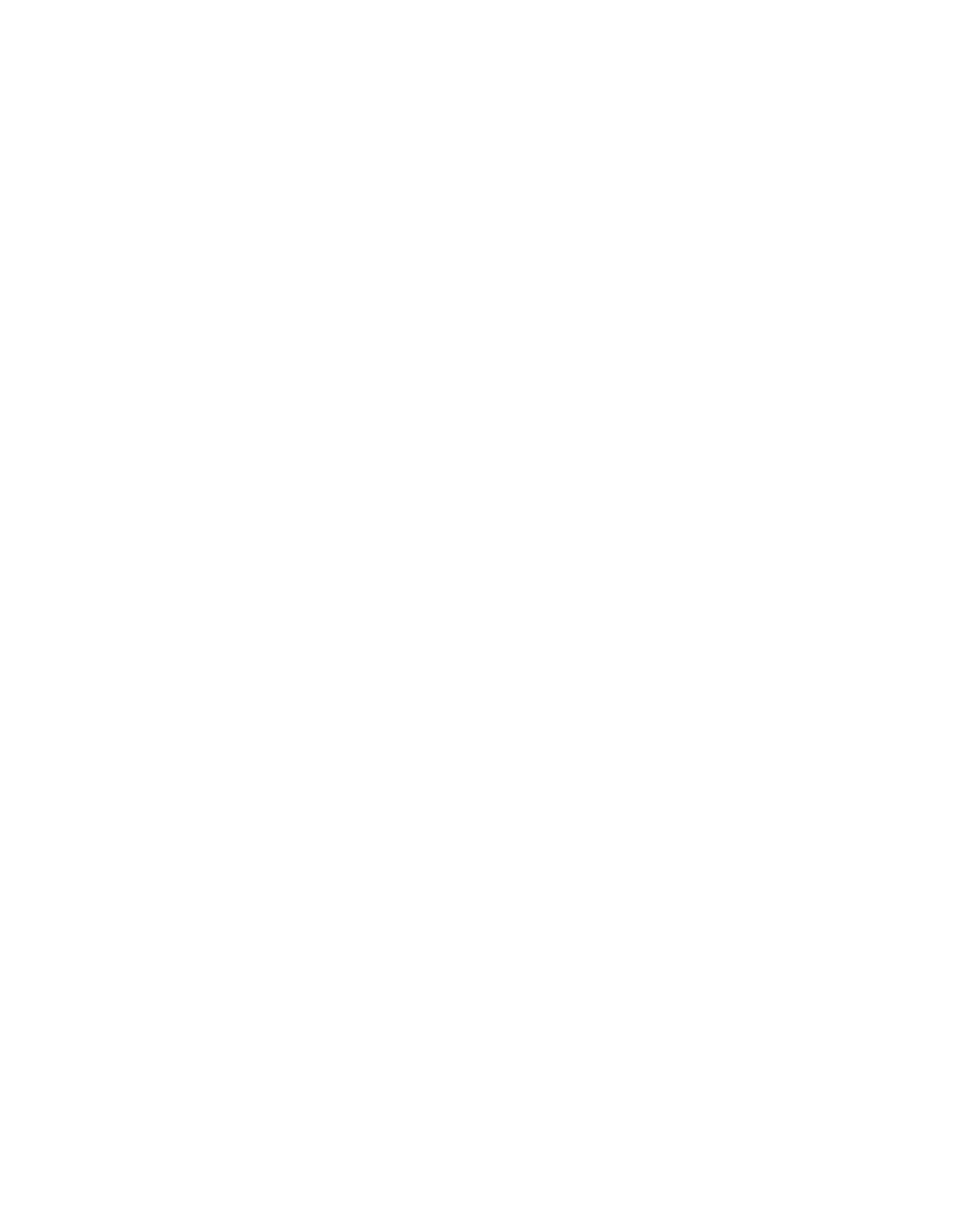#### **IMF Working Paper**

#### Western Hemisphere Department

#### **Mr. Ricardo's Great Adventure: Estimating Fiscal Multipliers in a Truly Intertemporal Model**

#### **Prepared by Tamim Bayoumi and Silvia Sgherri1**

July 2006

#### **Abstract**

**This Working Paper should not be reported as representing the views of the IMF.** The views expressed in this Working Paper are those of the author(s) and do not necessarily represent those of the IMF or IMF policy. Working Papers describe research in progress by the author(s) and are published to elicit comments and to further debate.

We estimate tax multipliers in a "Blanchard-Yaari" consumption model where Ricardian equivalence is broken because the private sector discounts the future at a faster rate than the real rate of interest. The model fits U.S. data since 1955 extremely well—entailing a discount wedge of around 20 percent a year and fiscal multipliers of 0.15-0.4—depending on the permanence of the change in taxes/transfers, and is much superior to one that assumes some consumers are fully Ricardian and others follow simple rules of thumb. The implied high private sector rate of discount has wide implications for policymakers.

JEL Classification Numbers: E63, E21

 $\overline{a}$ 

Keywords: Fiscal policy, Fiscal multipliers, Ricardian equivalence, Discount rates

Author(s) E-Mail Address: tbayoumi@imf.org; silvia.sgherri@ecb.int

<sup>&</sup>lt;sup>1</sup> Thanks to Sam Ouliaris for econometric advice and to Ben Sutton for assistance with the data, and to Christopher Towe and other participants at an IMF seminar for helpful suggestions. Most of this paper was written while Sgherri was at the IMF. The paper does not necessarily reflect the views of the International Monetary Fund or European Central Bank.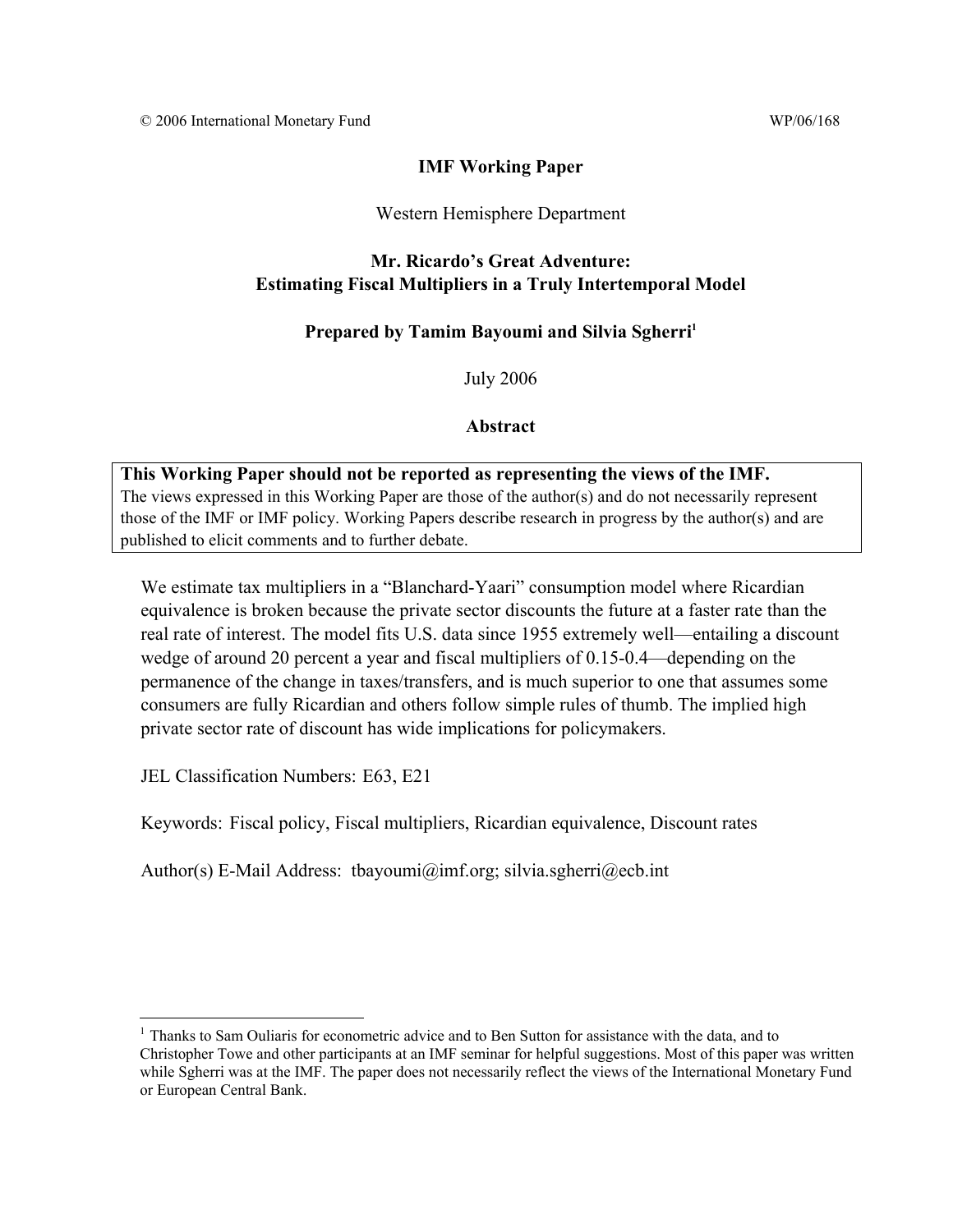#### Contents Page

Reference ...................................................................................................................................17

#### Tables

| <b>TADIC</b> |                                                                             |  |
|--------------|-----------------------------------------------------------------------------|--|
| $1_{\cdot}$  |                                                                             |  |
|              |                                                                             |  |
| 3.           | Implied Coefficients from Model with One or Two Types of Myopic Consumers21 |  |
| 4.           |                                                                             |  |
| 5.           |                                                                             |  |
| 6.           |                                                                             |  |
|              | Figures                                                                     |  |
|              |                                                                             |  |
|              |                                                                             |  |
| 3.           |                                                                             |  |
| 4.           |                                                                             |  |
|              |                                                                             |  |

5. Impact of Lower Net Taxes................................................................................................28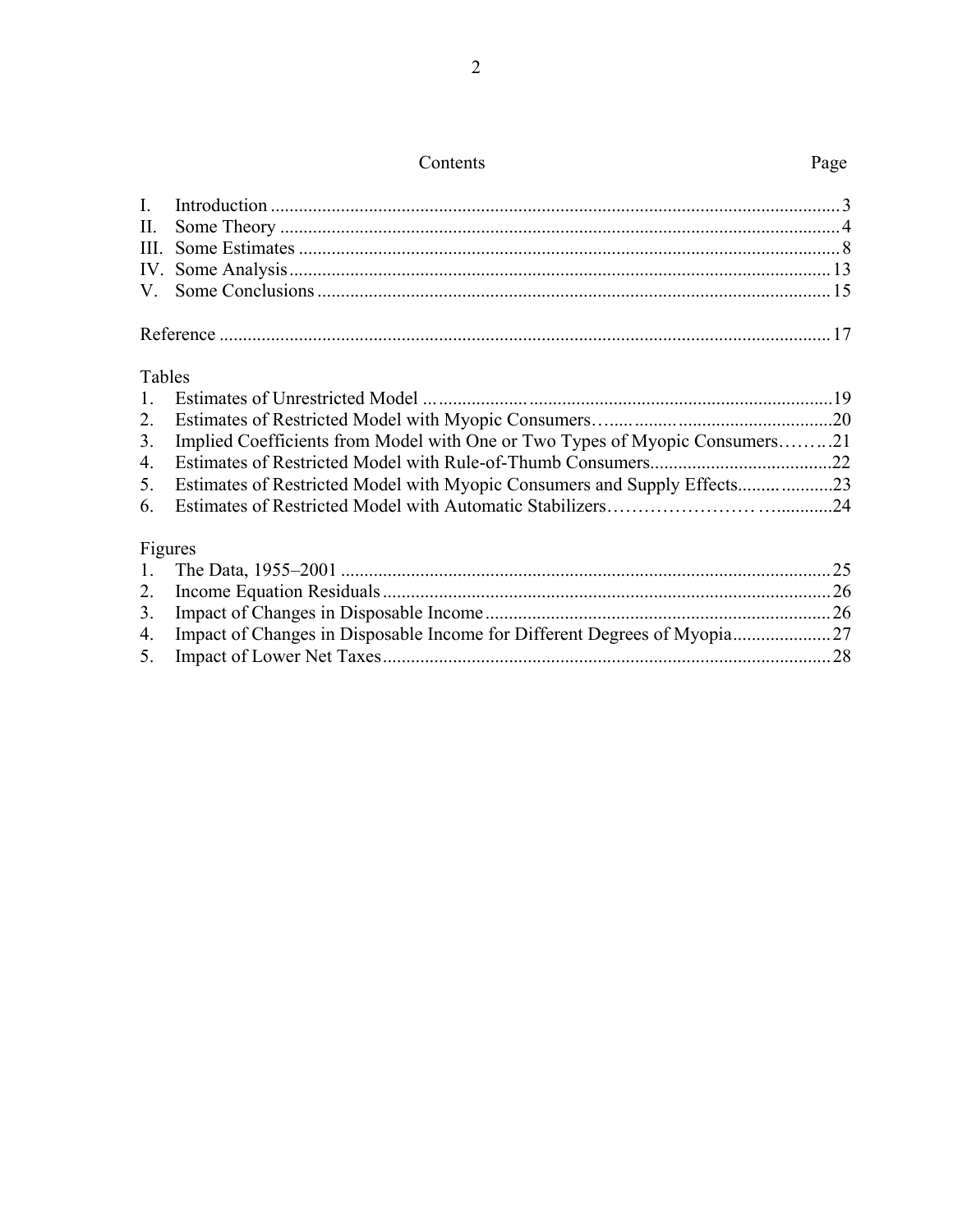#### **I. INTRODUCTION**

Over recent years, there has been a renewed interest in the use of fiscal policy as a lever for macroeconomic stabilization in industrial countries. Most notably, the United States announced a series of income tax cuts in 2001 and 2003 aimed at supporting economic recovery. In Japan, active fiscal policies were used consistently over the 1990s to foster economic activity in the face of slow economic growth and deflation that blunted the efficacy of monetary policy. Finally, in Europe, concerns about the impact of further fiscal consolidation on activity led to a revision of the Growth and Stability Pact to increase its flexibility over the business cycle.

To date, however, this increased interest in the use of fiscal policy for macroeconomic objectives by practitioners has yet to lead to a notable upsurge in empirical work on fiscal multipliers by researchers. To be sure, macroeconomic modeling groups continue to provide estimates of such multipliers, including in the context of a new breed of theoretically consistent "stochastic general equilibrium models," and others have used vector autoregressions for the same purpose.<sup>2</sup> There has also been a significant literature on conditions under which large fiscal contractions can be expansionary.<sup>3</sup> However, when compared with recent work on monetary policy, the other main macroeconomic instrument, the volume of analysis is relatively small.

The main issue associated with the effectiveness of fiscal policy is the degree of Ricardian equivalence.<sup>4</sup> Full Ricardian equivalence implies that changes in taxes and transfers have no impact on rational consumers spanning an infinite lifetime. This is because optimizing agents discount the future using the interest rates on government paper, so the value of tax cuts and of subsequent tax increases offset each other. Thus, rational consumers will fully offset a tax cut by increasing their saving.

Macroeconomists have developed two main theoretical approaches to breaking Ricardian equivalence. The first, which is the focus of this chapter, assumes that consumers have finite lives and, therefore, discount the future more rapidly than implied by the government's budget constraint. As a result, individuals value tax cuts today more highly than the implied future tax increases, allowing expansionary tax and transfer policies to have

<u>.</u>

 $2^2$  Bryant and others (1988) includes results from a range of traditional macroeconomic models. Vector autoregression analysis includes Blanchard and Perotti (2002), Fatás and Mihov (2001), Mountford and Uhlig (2002), and Perotti (2005). A summary of results is contained in IMF (2004). Bayoumi (2004) discusses the new approach to large macroeconomic models embodied in "stochastic dynamic equilibrium models", while Laxton and Pesenti (2003), Erceg and others (2004), and Smets and Wouters (2003) describe such models. The IMF's Global Fiscal Model, described in Ganelli (2004) and Botman and others (2006), is the only one of the new generation of models primarily designed for fiscal policy analysis.

 $3$  Giavazzi and others (2005) provide a recent review of empirical studies on expansionary fiscal contractions.

 $4$  See, for example, the seminal work by Barro (1974) and the contribution by Campbell and Mankiw (1990).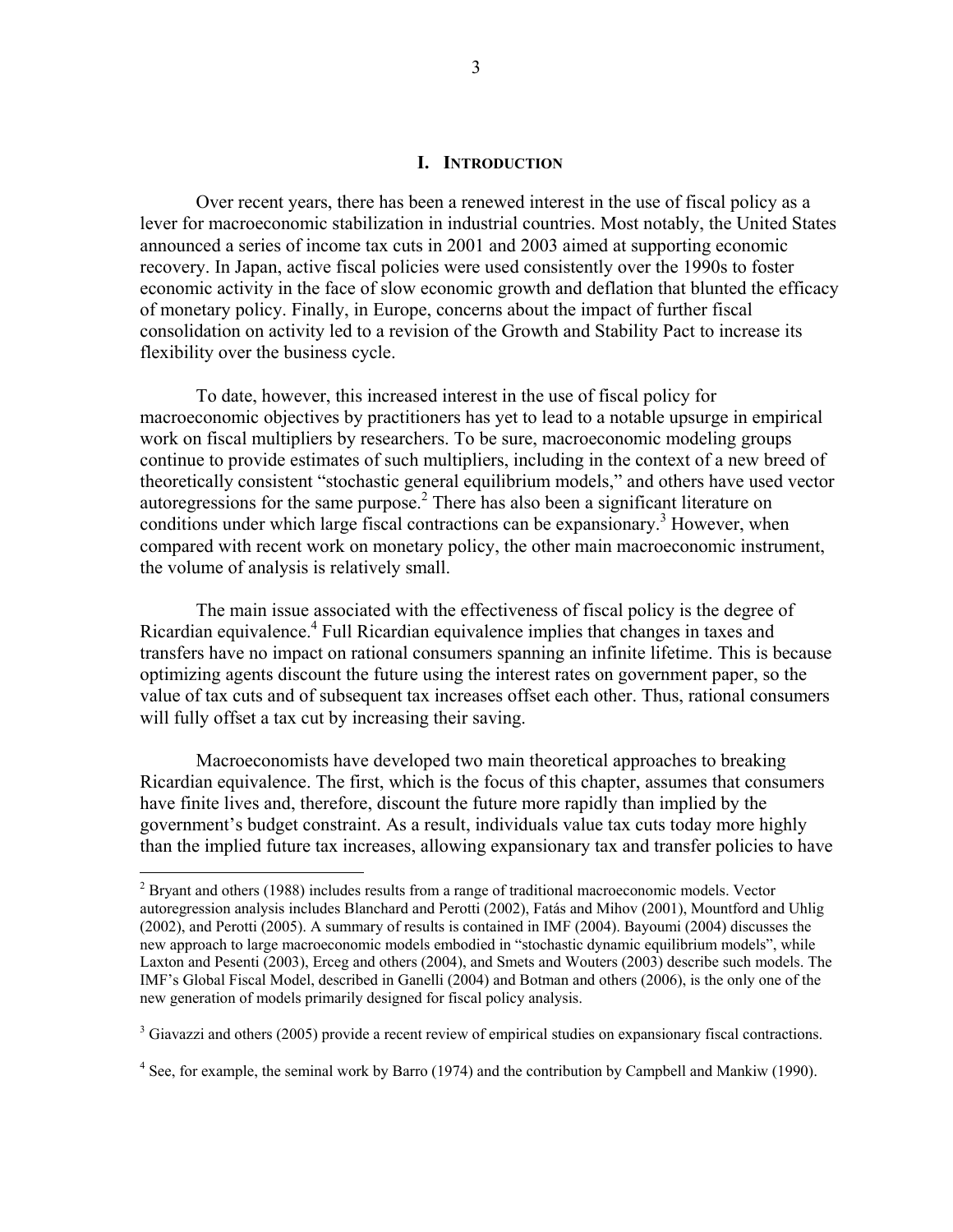an impact on consumption. Adding a life-cycle dimension to consumption provides more realistic consumption dynamics, with spending responding less to a temporary tax cut than to a long-term one, as predicted by the permanent income hypothesis. The alternative approach, which is simpler theoretically and is also investigated in this paper, assumes that some proportion of individuals are fully Ricardian while others use a simple rule of thumb and simply consume what they earn.<sup>5</sup>

This paper provides a new approach to estimating fiscal multipliers based on an explicitly intertemporal theoretical model where households are myopic, discounting the future at a higher rate than the prevailing real rate of interest. In such a theoretical framework, the impact of any shock to income/net taxes on consumption depends on three characteristics—the persistence of the shock, whether it is anticipated or not, and the discount wedge, i.e., the consumers' excess of discount with respect to the market interest rate.

#### **II. SOME THEORY**

We start from the well-known "Blanchard-Yaari" model in which Ricardian equivalence is broken through consumer myopia.<sup>6</sup> More specifically, consumers are assumed to have a probability of death that means that they discount the future at a faster rate than implied by the government's budget constraint. In this framework, a tax cut (or and increase in transfers) raises spending because the wedge between the real interest rate and the discount rate implies that the net present value of the tax cut exceeds that of the subsequent increase in taxes needed to keep the government solvent.

#### **Basic Model of Consumption**

<u>.</u>

To simplify the modeling, we assume that the economy is in a stationary steady state, so income does not trend over time and deaths equal births each period. Utility is quadratic, which ensures certainty equivalence. Crucially, in addition to the usual discount rate, β (assumed equal to the real interest rate), consumers face an additional discount wedge,  $\lambda$ , reflecting the probability of death. The assets/liabilities of the dead are transferred to an outside entity which is able to borrow/lend freely from the government to service its interest costs. Finally, we assume that income follows a first order autoregressive process.<sup>7</sup>

 $<sup>5</sup>$  Galí and others (2005) have recently extended the standard New-Keynesian sticky-price model by allowing</sup> for the coexistence of "non-Ricardian" and "Ricardian" households. In a similar vein, Coenen and Straub (2005), assume that some households have full ability to participate in financial markets and can intertemporally smooth consumption, while others are subject to credit constraints and cannot participate in any type of asset market.

<sup>&</sup>lt;sup>6</sup> Basny and Mankiw (1986), Campbell and Mankiw (1990), Kimball and Mankiw (1989) based on Blanchard (1985).

 $<sup>7</sup>$  The model can be easily generalized to other income processes and assumptions. The current framework is</sup> utilized as it provides a simple closed form estimating equation.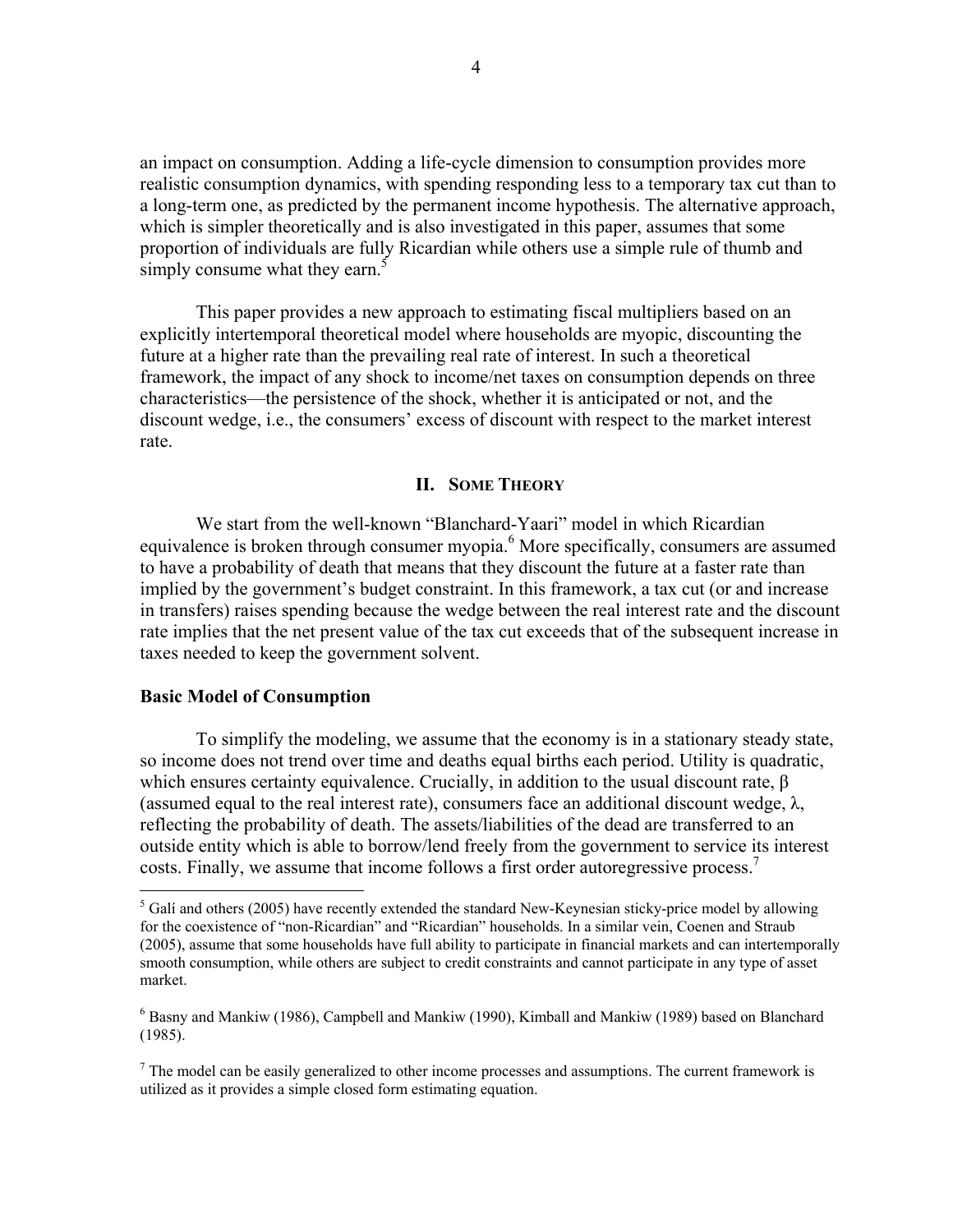The individual consumer's problem is thus:

$$
Max \sum_{i=0}^{\infty} E_{t} \frac{U(c_{t+1})}{(1+\beta+\lambda)^{i}}
$$
  

$$
s.t. \sum_{i=0}^{\infty} \frac{c_{t+i}}{(1+r+\lambda)^{i}} = \sum_{i=0}^{\infty} \frac{y_{t+i}}{(1+r+\lambda)^{i}}
$$
  

$$
\Delta y_{t+i} = -\theta^{y} (y_{t+i-1} - y^{*}) + \varepsilon_{t+i}^{y}
$$
  

$$
U(c_{t+i}) = c_{t+i} - \Gamma c_{t+i}^{2}, \beta = r
$$
 (1)

where *y* is income,  $y^*$  is its steady state value, *c* is consumption, *r* is the real interest rate,  $\Delta$  is the first difference operator, and Greek letters reflect underlying parameters. Note that the probability of death is  $\frac{\lambda}{(1+\lambda)}$ , a simple transformation of the discount factor, and that the income equation is written in an "error correction" form, so  $\theta$ <sup>y</sup>=0 implies a permanent shock to income and  $\theta^{\nu}$ =1 a temporary one.

It should be stressed from the start that by "death" we mean economic death rather than its physical counterpart. This can occur through unexpected events that make previous consumption plans irrelevant—examples would include winning the lottery, moving from college to a job on Wall Street, or a sudden and unexpected loss of job or bankruptcy. It can also occur from more subtle factors, for example imperfect access to financial markets. Given microeconomic work suggesting that such uncertainty can create a significant wedge (Carroll, 2001), we regard this probability of "death" as an unknown parameter to be estimated.

The resulting path for consumption depends on whether the individual was "alive" last period or not. If the individual was "alive" then the following equation applies:

$$
\Delta c_t = \frac{\lambda}{r + \lambda + \theta^y} \Delta y_t + \frac{r}{r + \lambda + \theta^y} \varepsilon_t^y \tag{2}
$$

The first part of this expression reflects how the wedge in the discount rates links changes in income to consumption in a predictable manner, while the second term is the familiar "random walk" effect from unanticipated changes in income. If the wedge  $(\lambda)$  is zero, the model collapses to a pure random walk. If the individual is "born" this period, the equation is similar except that it does not include lagged values and all income is unanticipated:

$$
(ct - y*) = \frac{\lambda + r}{r + \lambda + \theta^y} (y_t - y^*).
$$
 (3)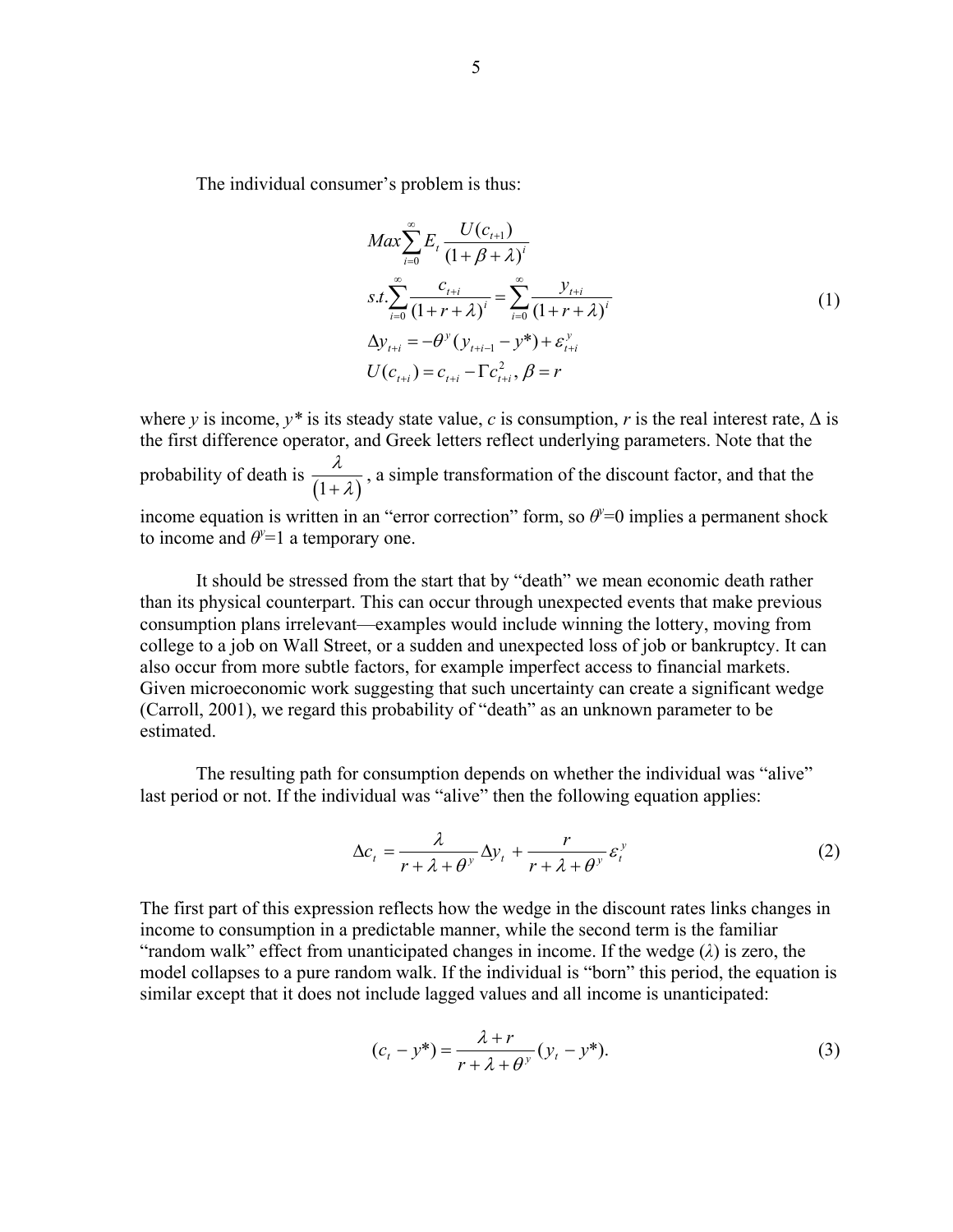Weighting the two equations by the proportion of individuals who were alive last period or were born this period produces the following aggregate consumption function:

$$
\Delta c_t = \frac{\lambda}{r + \lambda + \theta^y} (\Delta y_t + \frac{r}{\lambda} \varepsilon_t^y) \n- \frac{\lambda}{1 + \lambda} \bigg( (c_{t-1} - y^*) - \frac{\lambda + (1 - \theta^y)r}{r + \lambda + \theta^y} (y_{t-1} - y^*) \bigg)
$$
\n(4)

The change in consumption depends on the change in income (reflecting the excess discount rate), the error on income familiar from the random walk model of consumption, and an "error correction" mechanism on the difference between the level of lagged consumption and income reflecting the "birth" of new individuals whose consumption does not depend on past income.

#### **Fiscal Policy**

In this model, the government simply taxes and transfers over time (so we ignore the role of direct government consumption). The crucial difference between changes in taxes and transfers and changes in income is that the government's budget constraint needs to be satisfied. Hence, a cut in taxes (net of transfers) that boosts income will need, at some point, to be counterbalanced by a future increase in taxes. We model this by assuming that, like incomes, taxes follow a first order autoregressive process, but that the trajectory is relative to a long-term level of taxes,  $t^*$ . This moves each period, reflecting the long-term costs of this period's innovation to the tax rate. Specifically,

$$
\Delta(t_{t} - t_{t}^{*}) = -\theta^{\tau}(t_{t-1} - t_{t-1}^{*}) + \varepsilon_{t}^{\tau} \text{ where } t_{t}^{*} = t_{t-1}^{*} - \frac{r}{r + \theta^{\tau}} \varepsilon_{t}^{\tau}.
$$

Hence, an unexpected fall in taxes (rise in transfers) is simultaneously accompanied by an increase in the expected long-term tax rate. The consumer's problem is now:

$$
Max \sum_{i=0}^{\infty} E_{t} \frac{U(c_{t+1})}{(1+\beta+\lambda)^{i}}
$$
  
\n
$$
s.t. \sum_{i=0}^{\infty} \frac{c_{t+i}}{(1+r+\lambda)^{i}} = \sum_{i=0}^{\infty} \frac{(y_{t+i} - t_{t+i})}{(1+r+\lambda)^{i}}
$$
  
\n
$$
\Delta y_{t+i} = -\theta^{y} (y_{t+i-1} - y^{*}) + \varepsilon_{t+i}^{y}
$$
  
\n
$$
\Delta (t_{t+i} - t_{t+i}^{*}) = -\theta^{r} (t_{t+i-1} - t_{t+i-1}^{*}) + \varepsilon_{t+i}^{r}
$$
  
\n
$$
t_{t+i}^{*} = t_{t+i-1}^{*} - \frac{r}{r+\theta^{r}} \varepsilon_{t+i}^{r}
$$
  
\n
$$
U(c_{t+i}) = c_{t+i} - \Gamma c_{t+i}^{2}, \beta = r
$$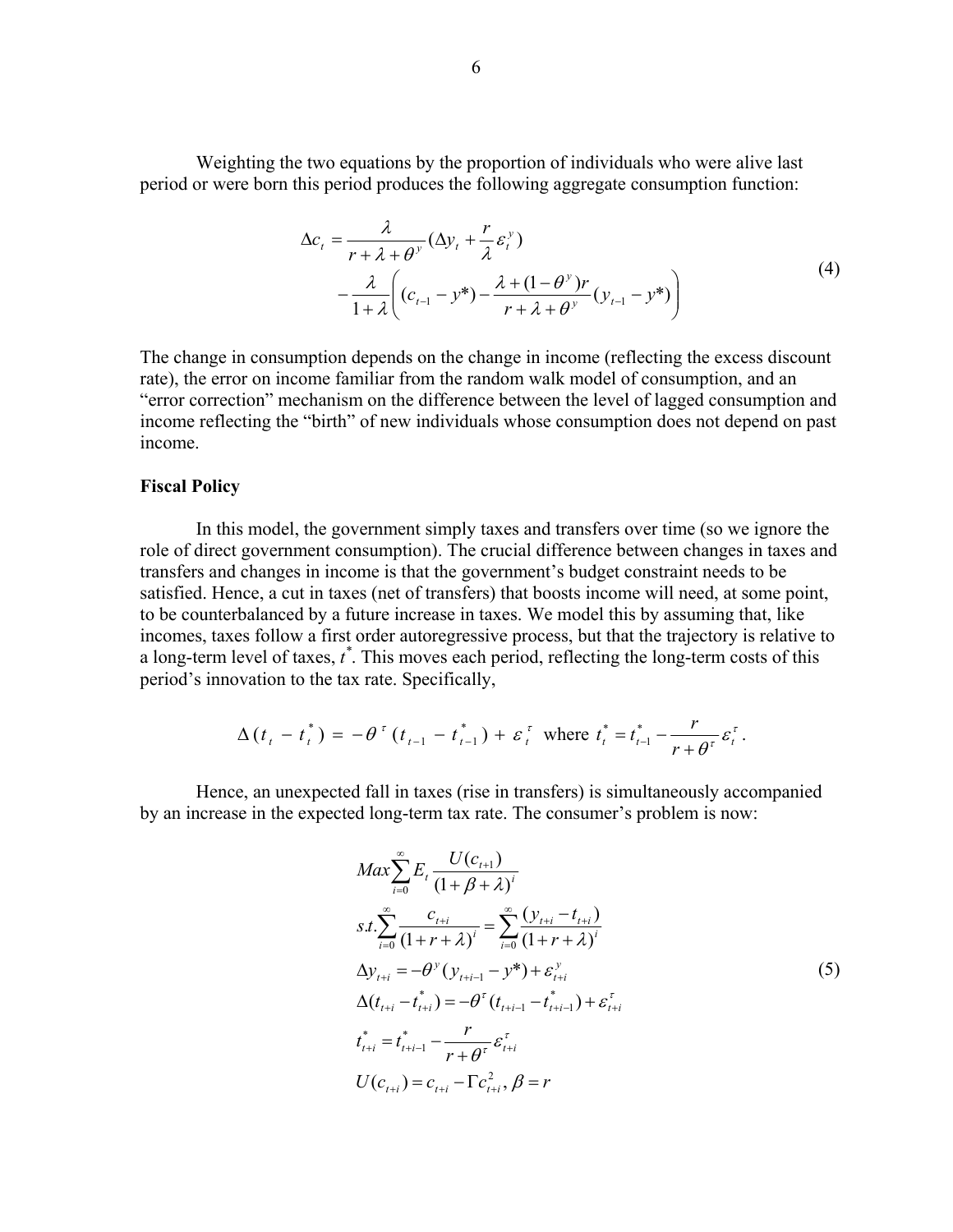The resulting consumption function looks very much like the earlier one except that unanticipated cuts in taxes  $(\varepsilon^{\tau})$  lower consumption through a Ricardian offset on  $t^*$ , whereas unexpected increases in income  $(e^{\nu_t})$  raise consumption through higher saving. In addition, there are subtle differences in the coefficients on income and taxes in the "error correction" mechanism:

$$
\Delta c_{t} = \frac{\lambda}{r + \lambda + \theta^{y}} (\Delta y_{t} + \frac{r}{\lambda} \varepsilon_{t}^{y})
$$
  
 
$$
- \frac{\lambda}{r + \lambda + \theta^{r}} (\Delta t_{t} - \frac{r}{r + \theta^{r}} \varepsilon_{t}^{r})
$$
  
 
$$
- \frac{\lambda}{1 + \lambda} \left( c_{t-1} - \frac{\lambda + r(1 - \theta^{y})r}{r + \lambda + \theta^{y}} y_{t-1} + \frac{\lambda}{r + \lambda + \theta^{r}} \left( 1 - \frac{r(1 - \theta^{r})}{r + \theta^{r}} \right) t_{t-1} \right)
$$
  
(6)

#### **Rule of Thumb Consumers**

An alternative theoretical approach to breaking Ricardian equivalence is to assume that all consumers are infinitely lived, but a proportion, *η*, consume their income each period. Again, there are two consumption processes. The unconstrained (and hence fully Ricardian) consumers follow the pure random walk model and respond only to unexpected innovations in income:

$$
\Delta c_t = \frac{r}{r + \theta^y} \varepsilon_t^y. \tag{7}
$$

By contrast, rule of thumb individuals consume all of their current disposable income:

$$
c_t = (y_t - t_t). \tag{8}
$$

Aggregating produces the following consumption function:

$$
\Delta c_t = \eta \left( \Delta y_t + \frac{(1 - \eta)}{\eta} \frac{r}{r + \theta^y} \varepsilon_t^y \right) - \eta \Delta t_t - \eta (c_{t-1} - y_{t-1}) \tag{9}
$$

Both the "myopic" consumption function (equation 6) and its "rule of thumb" equivalent (equation 9) have the same basic error correction specification in which the change in consumption is related to the change in income and taxes and a lagged term in levels. Comparing the two consumption functions, the main difference is that the "rule of thumb" version predicts that the absolute value of the coefficients on the change in income, the change in taxes, and the error correction mechanism are similar, while in the "myopic" model the change in income attracts a larger absolute coefficient than the change in taxes, and—for reasonable parameter values—both are larger than the coefficient on the error correction mechanism.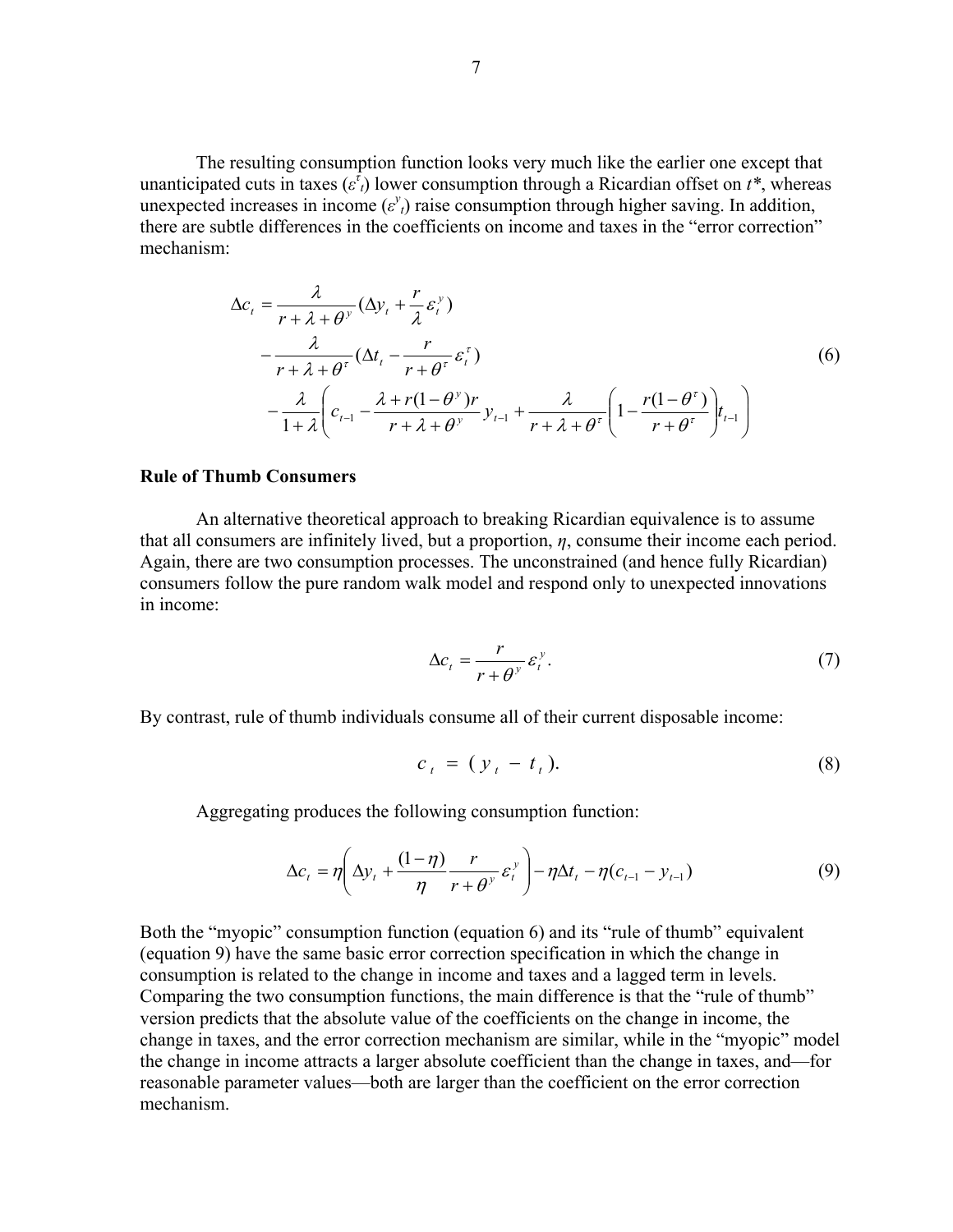Finally, it is also possible to create a hybrid model involving myopic consumers and rule of thumb ones. The resulting equation is obtained by simply substituting the consumption process in equation (6) for the "random walk" term in equation (9).

#### **Supply Effects**

 $\overline{a}$ 

It is often argued that, in addition to their Ricardian effects, cuts in taxes (or increases in transfers) have negative supply effects coming from the need for higher taxes in the future.<sup>8</sup> This is relatively easy to model in our framework, as  $t^*$  reflects this long-term change in the burden of government. Assuming that long-term income falls by some proportion,  $\gamma^s$ , of the implied permanent level of taxes adds a further term

 $\gamma^{s} \Delta t_{t}^{*} = \gamma^{s} \frac{1}{r + \theta^{\tau}} \varepsilon_{t}^{\tau}$ *t s r*  $t_t^* = \gamma^s - \frac{r}{\gamma}$ +  $\Delta t_t^* = \gamma^s \frac{t}{\sigma_t^s} \epsilon_t^r$  to the consumption function described by equation (6). Hence, the specification becomes:

$$
\Delta c_{t} = \frac{\lambda}{r + \lambda + \theta^{y}} (\Delta y_{t} + \frac{r}{\lambda} \varepsilon_{t}^{y})
$$
  
 
$$
- \frac{\lambda}{r + \lambda + \theta^{\tau}} (\Delta t_{t} - \frac{r(1 + \gamma^{s})}{r + \theta^{\tau}} \varepsilon_{t}^{\tau})
$$
  
 
$$
- \frac{\lambda}{1 + \lambda} \left( c_{t-1} - \frac{\lambda + r(1 - \theta^{y})r}{r + \lambda + \theta^{y}} y_{t-1} + \frac{\lambda}{r + \lambda + \theta^{\tau}} \left( 1 - \frac{r(1 - \theta^{t})}{r + \theta^{\tau}} \right) t_{t-1} \right).
$$
  
(10)

#### **III. SOME ESTIMATES**

Our empirical strategy involves first estimating an unrestricted version of the "error correction" specification for the consumption functions derived in the last section, and then testing the coefficient restrictions implied by the myopic and rule of thumb models. As the myopic model proves the superior description of the data, the impact of various additional considerations, such as having consumers with different levels of myopia, adding some ruleof-thumb consumers and including supply effects, are then explored.

The model was estimated from 1955 using annual data for real consumption of nondurable goods and services, personal income excluding transfers, payments of direct taxes less transfers, and disposable income (income minus direct taxes net of transfers).

<sup>&</sup>lt;sup>8</sup> Clearly, changes in the tax wedge are also likely to affect aggregate demand through their effects on labor utilization. Such an effect will depend on the particular characteristics of the labor market at hand, e.g., the elasticity of labor supply and labor demand and the details of the wage-setting process (Coenen and others, 2005).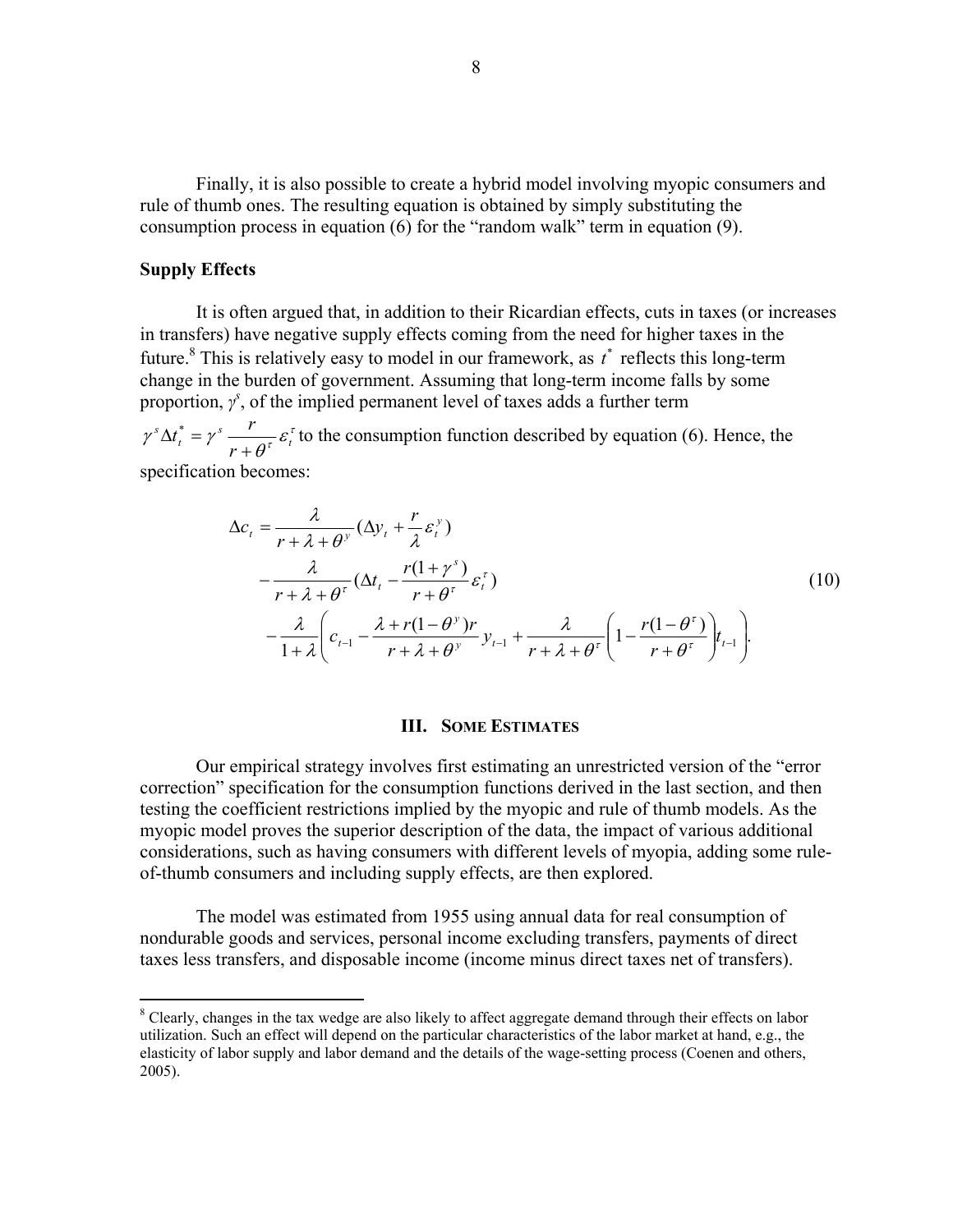Corresponding series are plotted in Figure 1. Annual data were used because taxes are levied on yearly income and it simplifies the time series characterization of the data, while 1955 was chosen to have as long a time series as possible without including the large shocks experienced by the economy over the great depression, Second World War, and immediate postwar period. While indirect taxes are not included specifically, they affect real income and consumption through the deflator. In any case, most of the active fiscal policy in the United States has occurred through the federal government, whose main tax base is personal income taxes. Similarly, we do not discuss the issue of direct government spending, which has stayed relatively constant as a ratio to GDP.<sup>9</sup>

#### **Basic Model**

1

The unrestricted system we estimate comprises:

$$
\Delta c_t = \alpha^c + \beta^y \Delta y_t + \beta^t \Delta t_t - \beta^{ecm} (c_{t-1} - (y_{t-1} - t_{t-1})) + \varepsilon_t^c
$$
  
\n
$$
\Delta y_t = \alpha^y + \gamma^{trend} trend - \theta^y y_{t-1} + \varepsilon_y^t
$$
  
\n
$$
\Delta t_t = \alpha^t + \gamma^y \Delta y_t - \theta^t t_{t-1} + \varepsilon_t^t.
$$
\n(11)

where *c* and *y* are now the logarithm of consumption and income while *t* is the net tax rate (net taxes as a ratio to income).

These equations correspond to the specification derived in the theoretical section with the following changes to produce an estimable system:

- *In the net tax rate equation*, *first*, the growth of income is included in the model as the tax and transfer system is progressive and the rate varies over the cycle; *second*, the *t\** term is made into a constant as its evolution is endogenous and hence is not amenable to standard estimation techniques.
- *In the income equation*, steady state income  $(y^*)$  is made into a time trend given the steady rise in real incomes over time—the autoregressive process refers to deviations from this trend.
- *In the consumption function, first* the terms in the unexpected innovation in income/net taxes ( $\varepsilon^y$  and  $\varepsilon^{\tau}$ ) were added to the coefficient on the change in income/taxes as colinearity made it impossible to estimate them separately; *second*, given strong evidence that consumption is cointegrated with disposable income, we set the coefficient on disposable income in the error correction mechanism at unity (this is the value implied by a nonstationary process on income).

<sup>&</sup>lt;sup>9</sup> While direct government spending could be added to the model, in this paper we decided to focus on taxes net of transfers, and postpone this part of the analysis.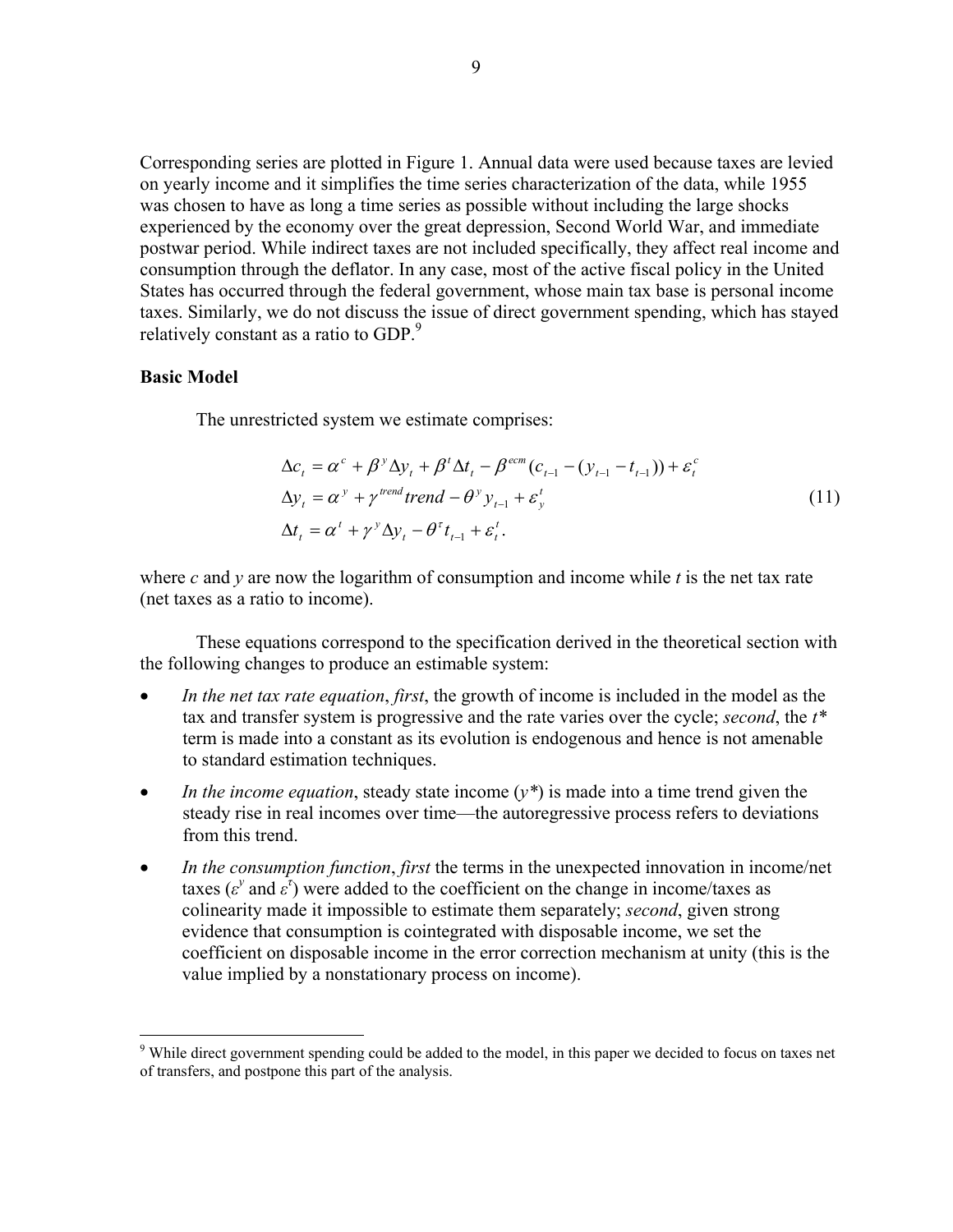Results from estimating this unrestricted model are reported in Table 1. The model was estimated using seemingly unrelated regressions (hereafter SUR) and instrumental variable techniques (using the Generalized Method of Moments, or GMM), which should lower the impact of income on consumption by eliminating the effect of unexpected changes in income.<sup>10</sup> Estimating the model in two different ways provides a useful check on its plausibility. The instruments comprise all of the independent variables except the contemporaneous change in income, which was substituted by its first two lags.

The SUR results reported in the first column imply that consumers spend almost twothirds of the change in their income, but only about one-third of any change in net taxes. It also implies that any deviation between the underlying level of consumption and disposable income is reversed at a rate of about 12 percent a year. The equation for income implies that any unexpected disturbances revert to trend at a rate of around 20 percent a year—implying a half life of some  $3\frac{1}{2}$  years. In the net tax rate equation, revenues rise by about one-third of a percent for every one percent change in income—indicating the personal tax and transfer system is reasonably progressive—while underlying changes in the net tax rate are relatively long-lived, reverting to trend at a rate of about 10 percent a year. The consumption and tax equations fit relatively well, with R-squares of 0.70 and 0.56, respectively, and little evidence of correlation in the residuals, while the residuals from the income equation (reported in Figure 2) correspond to conventional views of the business cycle. For example, income is particularly below trend in the recessions of the late 1950s, mid-1970s, early 1980s, early 1990s, and 2001.

The GMM results in the second column are generally similar. As expected, the estimated impact of a change in the income on consumption function falls from 64 cents on the dollar to 52 cents. In addition, the coefficient on the change in net taxes falls from 36 to 27 cents and the impact of change in income on taxes rises somewhat. Other coefficients are essentially unchanged.

Wald tests of the coefficient restriction implied by the myopic model are also reported in Table 1 (assuming a real interest rate of 4 percent a year). The restrictions (with those included in the SUR estimates but not in GMM in square brackets) were:

<u>.</u>

 $10$  Taxes were not instrumented as the information available on the evolution of tax policy is generally political rather than economic. As such, instrumental variables do not seem to be well suited to differentiating between anticipated and unanticipated tax rate changes.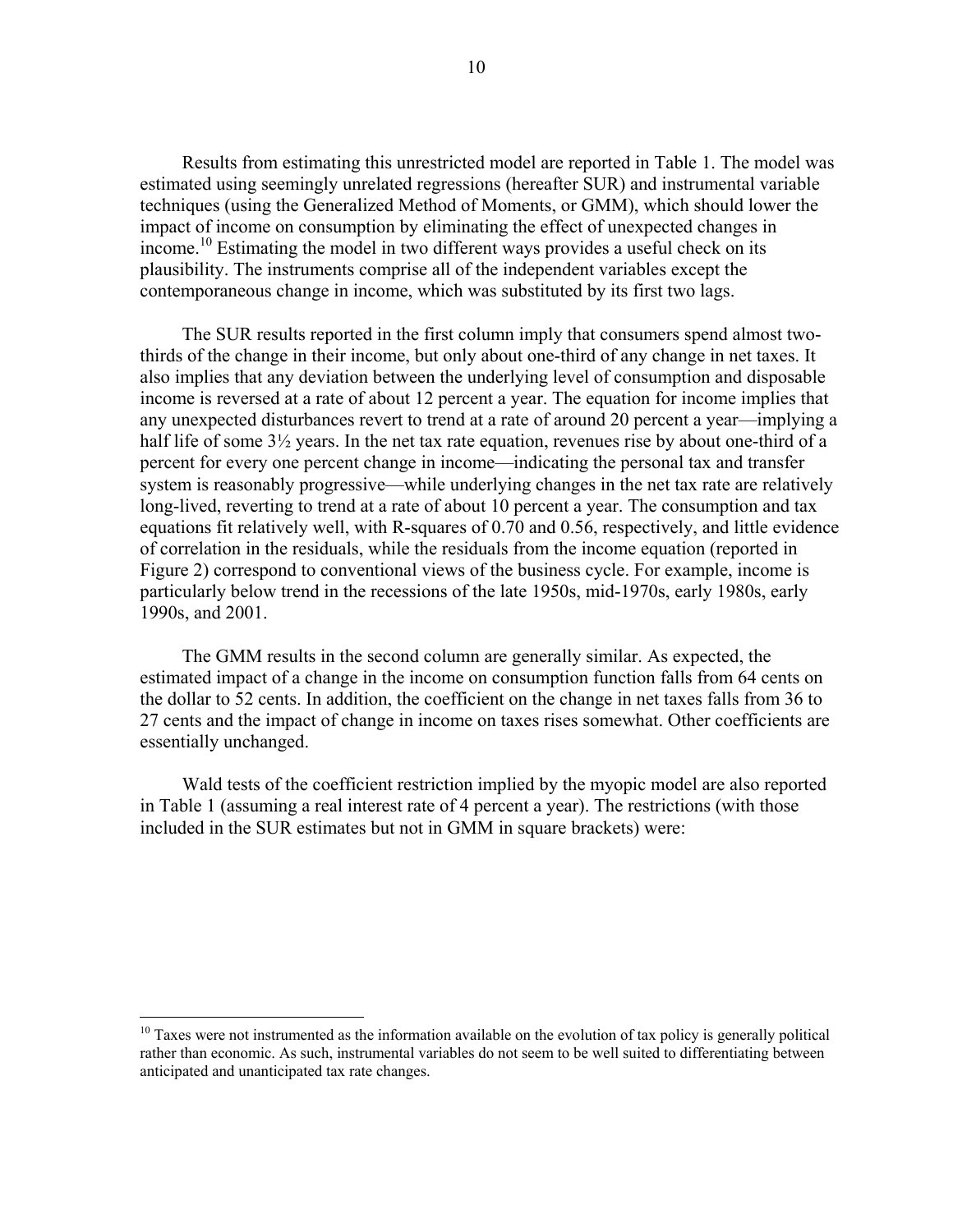$$
\beta^y = \frac{\lambda + [r]}{r + \lambda + \theta^y}
$$
  
\n
$$
\beta^t = \frac{\lambda}{r + \lambda + \theta^x} \left(1 - \frac{r}{r + \theta^x}\right)
$$
  
\n
$$
\beta^{ecm} = \frac{\lambda}{1 + \lambda}
$$
\n(12)

The myopic model can be accepted at conventional levels, with the fit being particularly good for the SUR estimates. This is not surprising as the estimated coefficients a larger coefficient on income than on taxes and an even smaller value on the error correction mechanism—corresponds to the predictions of the model.

By contrast, and for exactly the same reasons, the restrictions implied by the rule-ofthumb model are strongly rejected:

$$
\beta^{\nu} = \eta + \left[ (1 - \eta) \frac{r}{1 + r} \right]
$$
  
\n
$$
\beta^t = \beta^{ecm} = \eta.
$$
\n(13)

Table 2 reports results from estimating the deep parameter of the myopic model—the wedge on the discount rate—using SUR and GMM. The specification for consumption, which explicitly includes innovations to income and net taxes, is as follows (in the GMM results, the coefficient on  $\varepsilon$ <sup>*y*</sup><sub>*t*</sub> is excluded).

$$
\Delta c_{t} = \frac{\lambda}{r + \lambda + \theta^{y}} (\Delta y_{t} \left[ + \frac{r}{\lambda} \varepsilon_{t}^{y} \right])
$$
  
 
$$
- \frac{\lambda}{r + \lambda + \theta^{z}} (\Delta t_{t} - \frac{r}{r + \theta^{z}} \varepsilon_{t}^{z})
$$
  
 
$$
- \frac{\lambda}{1 + \lambda} (c_{t-1} - (y_{t-1} - t_{t-1}))
$$
 (14)

To compare these results with the unrestricted coefficient estimates reported in Table 1, the implied coefficients on the change in income  $(\beta^{\nu})$ , change in net taxes  $(\beta^{\tau})$ , and error correction mechanism ( $\beta^{ecm}$ ) are reported using the restrictions from equation (12).

The SUR results imply an excess private sector discount rate of 14 percent that is significantly different from zero at the 5 percent level, hence rejecting the fully Ricardian model. Changes in income are found to be more persistent in the restricted model than in the unrestricted model (the rate of convergence falls from 19 to 9 percent a year), while the dynamics of the tax rate are essentially unaffected. The implied coefficients for the unrestricted regressions are all extremely close to the freely estimated values, consistent with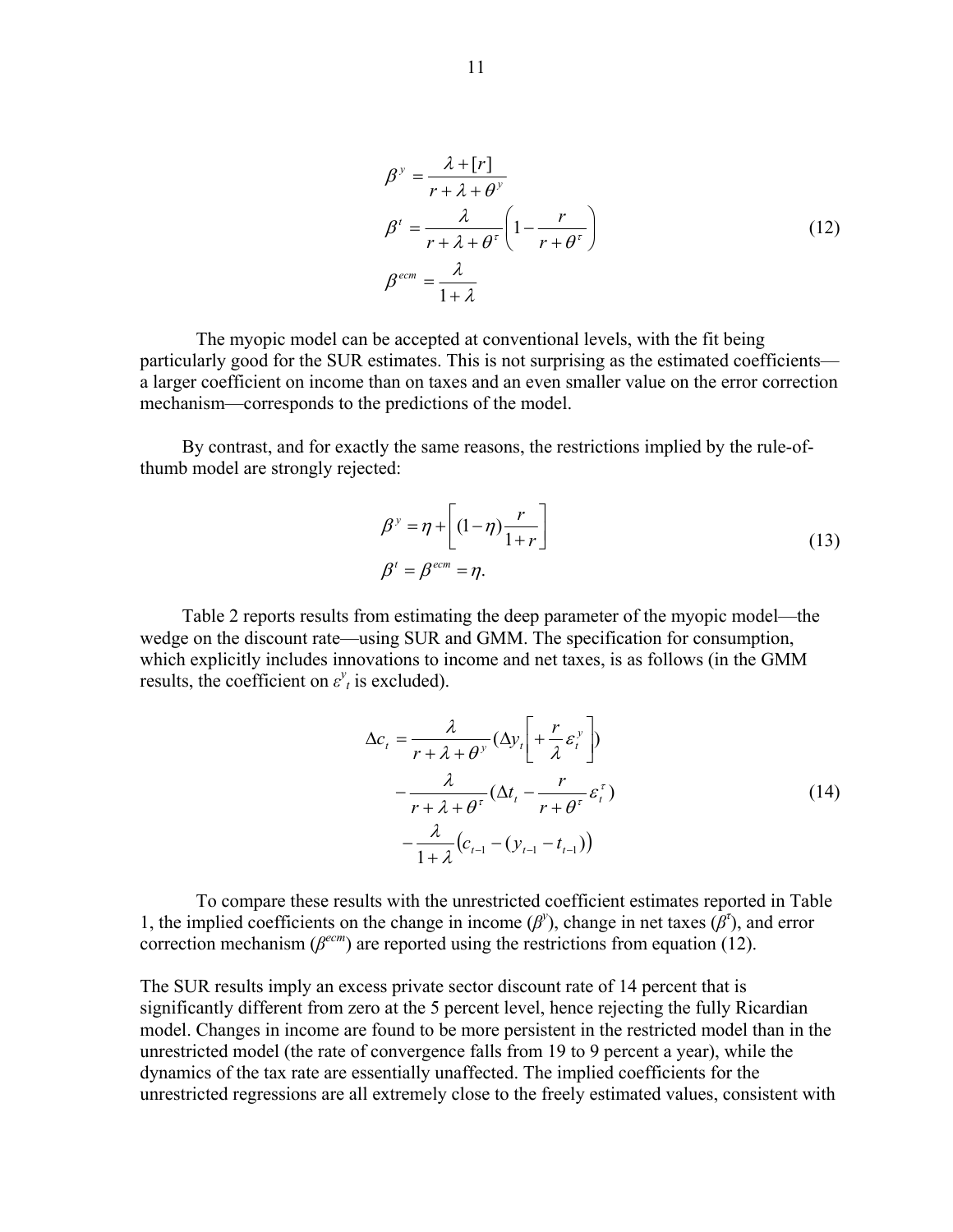the results from the Wald test, and the fit of the model is largely unaffected. The GMM estimates find a somewhat higher excess discount rate of 25 percent, together with rather faster reversion of income and net taxes to long-term values. The implied coefficients on the change in income, in net taxes, and the error correction mechanism are somewhat larger (in absolute terms) than the unrestricted estimates reported in Table 1, but remain within oneand-a-half standard deviations of the unrestricted values in all cases.

#### **Robustness Tests**

A potential criticism of the model is that the assumption that all consumers have the same level of myopia is too restrictive. In practice, discount rates could vary across individuals for many reasons, such as access to capital markets (which is heavily influenced by wealth and income) and age. To investigate this issue, Table 3 compares the implied coefficients in the consumption equation when all consumers are assumed to have the same excess discount rate of 20 percent (a value about half way between the GMM and SUR estimates) with a case where half of the people have an excess discount rate of 10 percent and the other half just over 30 percent, and an even more extreme case where these rates are widened further to 5 and 40 percent. In the latter case, while half of consumers have a planning horizon (defined by the half life on discounted income) of eight years—about half of fully Ricardian consumers—the rest have one of just two years. The results suggest that in both cases the model that assumes the same level of myopia appears a reasonable approximation of the more complex model with different degrees of myopia. This suggests our results can be taken as consistent with a world in which the "average" level of myopia is 15–25 percent.

Another possibility is that adding "rule of thumb" consumers—rather than consumers with different levels of myopia—to the specification could improve the results. To investigate this possibility, an amended specification in which a proportion η of consumers are assumed to follow a rule of thumb while the remainder discount at an excess rate. The results, reported in Table 4, suggest that adding rule of thumb consumers provides no benefit to the myopic model. The estimated proportion of rule of thumb consumers is negative, insignificant, and implausibly large (over 100 percent).

We next investigated the possible role of supply effects in the estimation. We do this by adding a negative supply effect in addition to the losses to consumption from a higher long-term net tax rate. To simplify interpretation of the coefficient on the supply effect, it is calculated as a multiple of the implied permanent change in taxes  $-(\varepsilon_t^{\tau} - \frac{1}{\sqrt{\varepsilon}})$  $-(\varepsilon_t^{\tau} \frac{r}{r+\theta^{\tau}}),$  see equation (5). Hence, for example, a coefficient of  $\frac{1}{2}$  implies that supply effects lower consumption by half of the long-term increase in taxes.

Unfortunately, it proved impossible to estimate the supply terms directly due to simultaneity of the repressors. Instead, we used a grid search to identify the coefficients that minimized the Wald test of coefficient restrictions on the unrestricted model. This procedure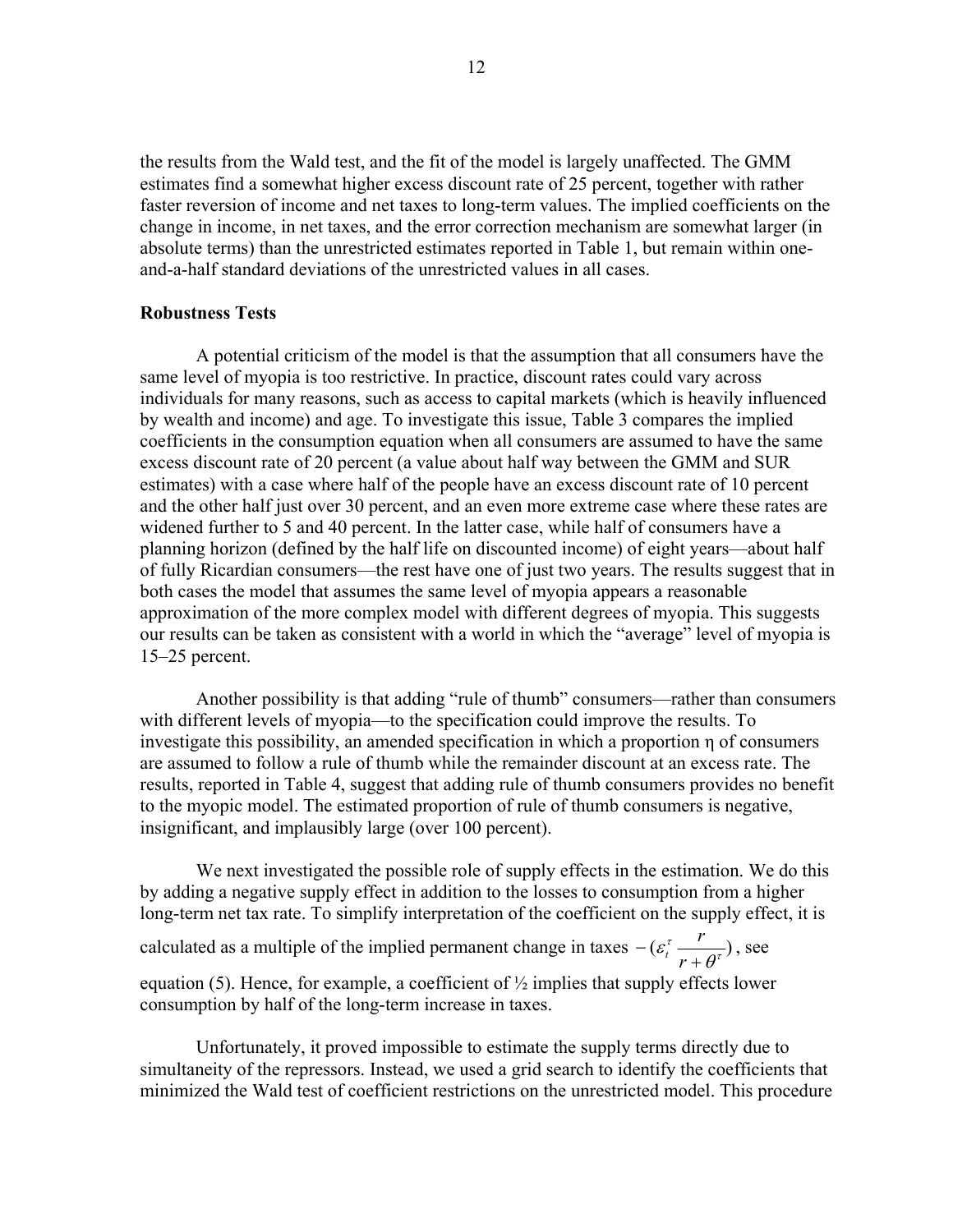implies coefficients of 0.32 for the direct estimation and 0.64 for the instrumented regression. Both estimates are of highly plausible magnitudes—indeed, the coefficient of one-third found using SUR corresponds with the parameter on the disincentive to work from taxes assumed in many modern "dynamic stochastic general equilibrium" models based on microeconomic estimated of the Frisch elasticity of labor supply.<sup>11</sup>

As can be seen in Table 5, imposing these coefficients results in extremely similar estimates of the other parameters in the model. Consequently, the only real change in the properties of the equation from adding the supply effect is to lower (in absolute value) the implied impact on consumption from a change in net taxes from -0.37 to -0.27 in the direct estimation and -0.46 to -0.29 when instruments are used. In sum, plausible supply effects are statistically indistinguishable form the basic model, but significantly reduce the implied size of fiscal multipliers.

The last issue we investigate is the role of automatic stabilizers. To this point, it has been assumed that all changes in net taxes follow the convergence rate of the error correction mechanism in the net tax equation. However, in practice about half of the variance in the net tax rate comes from the equation's term in the change in income. This implies that about half of the changes in the tax rate follow the rate of convergence in the income equation, rather than the tax rate equation. Estimates of the model adjusting for this effect are reported in Table 6. In practice, the coefficient estimates are almost identical to those reported for the main specification, reflecting the similarity of the rate of convergence of income and net taxes in our specifications. Unsurprisingly, Wald tests of coefficient restrictions from the unrestricted model are extremely similar to those for the baseline model.

#### **IV. SOME ANALYSIS**

A fundamental feature of the intertemporal model used in this paper is that the impact of a change in income/net taxes on consumption depends on several characteristics—its persistence, whether it is anticipated or not, and the degree to which consumers are myopic. This section explores these interactions in more detail.

We start by analyzing the impact of a change in income/net taxes for a given level of myopia. In particular, we assume that the wedge of the discount rate over the real interest rate is 20 percent, midway between the values estimated with and without using instrumental variables. Figure 3 graphs how the impact of a change in disposable income on consumption varies with its type (underlying income or net taxes), its persistence (measured on the x-axis), and whether it is anticipated or not. The upper line shows the effect of an unanticipated change in underlying income, which rises steadily from around 20 cents on the dollar for a temporary change to a one-for-one impact if the change is permanent, with rates of convergence of income disturbances of 50, 25, and 10 percent a year giving rise to

 $\overline{a}$ 

 $11$  See, for example, Laxton and Pesenti (2003).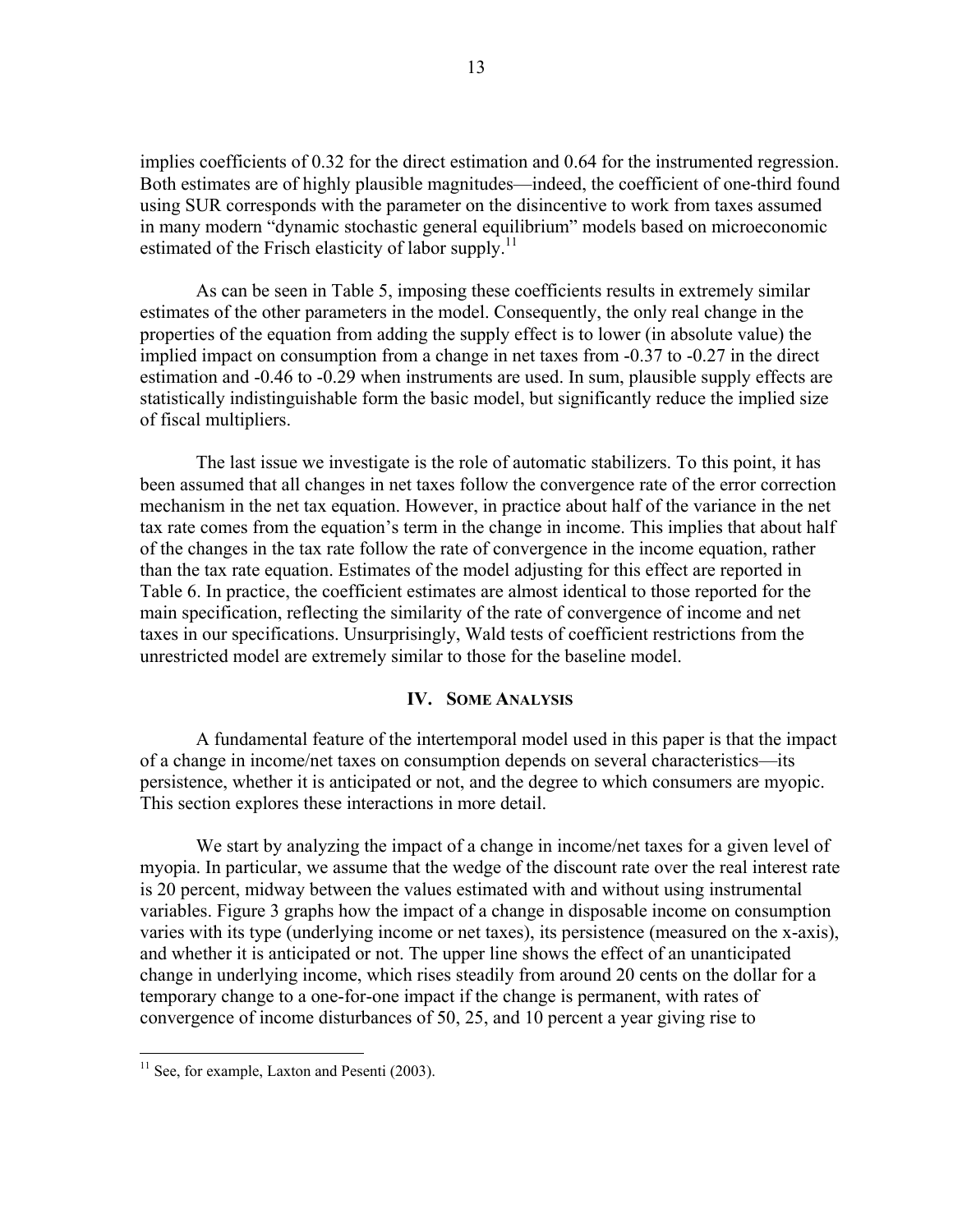consumption multipliers of one-third, one-half, and two-thirds, respectively. The impact of a fully anticipated change in income (or net taxes) follows a similar path, but the effects are shrunk by about one-sixth as there is no boost to consumption from unanticipated saving.

The effect of an unanticipated change in net taxes is still lower because of the Ricardian offset. The net tax multiplier rises from around 15 cents on the dollar to peak at just over 40 cents for a shock that converges at 10 percent a year. At convergence rates below 5 percent, the multiplier starts to fall as the Ricardian offset increases rapidly. Indeed, it falls to zero for a "permanent" shock to net taxes, as this violates the intertemporal budget constraint and hence the "change" in taxes is fully offset by the opposite movement in the long-term tax rate. The difference in consumption multipliers coming from unanticipated increases in underlying income and from equivalent changes in net taxes rises steadily as the changes become more persistent—from 3 cents for a temporary disturbance to 7, 14, and 28 cents at convergence rates of 50, 25, and 10 percent, respectively—as the Ricardian offset becomes more pertinent.

The upper panel of Figure 4 examines how the impact of an unanticipated change in income varies with the level of myopia of consumers. In this experiment, the private sector discount wedge is varied from 15 to 25 percent, the span of estimates from alternative estimation techniques. The impact of unanticipated changes in income rise as the level of myopia increases, and, even though the multipliers all converge to unity for a permanent change in income, these differences are quite persistent across plausible levels of income persistence. For example, the difference in income multipliers implied by a 15 and 25 percent wedge rises slowly from 6 cents on the dollar for a temporary income disturbance to around 10 cents for disturbances with moderate to long levels of persistence (from 40 percent a year to 10 percent). The difference falls rapidly only at persistence levels lower than 5 percent a year, but the longevity of such processes appears implausible (the half life of a change is well over a decade).

The lower panel repeats this exercise for unanticipated changes in net tax rates rather than income. Again, the impact of taxes on consumption rises with myopia. Temporary tax changes raise consumption by 12–19 cents on the dollar depending on the size of the discount wedge, and these changes peak at 36–47 cents for convergence rates slightly below 10 percent. Again, the differences in multipliers produced by different values of the wedge in the discount rate are relatively persistent—the difference between a 15 percent and 25 percent wedge is 6–10 cents on the dollar for all reasonable rates of convergence.

The model also allows for a calculation of the dynamic effects on consumption of a policy change. As can be seen in the top panel of Figure 5, a long-lived change in net taxes produces an initial boost to consumption that erodes slowly before leading to a significant permanent reduction in consumption, reflecting the substantial increase in net taxes needed to pay for the implied rise in debt. By contrast, a short-lived increase in net taxes leads to a smaller boost to consumption that dissipates much faster, but the long-term effects are also much smaller. The middle panel shows that adding supply effects with a coefficient of 0.33 (consistent with the SUR estimation reported above and microeconomic work) lowers the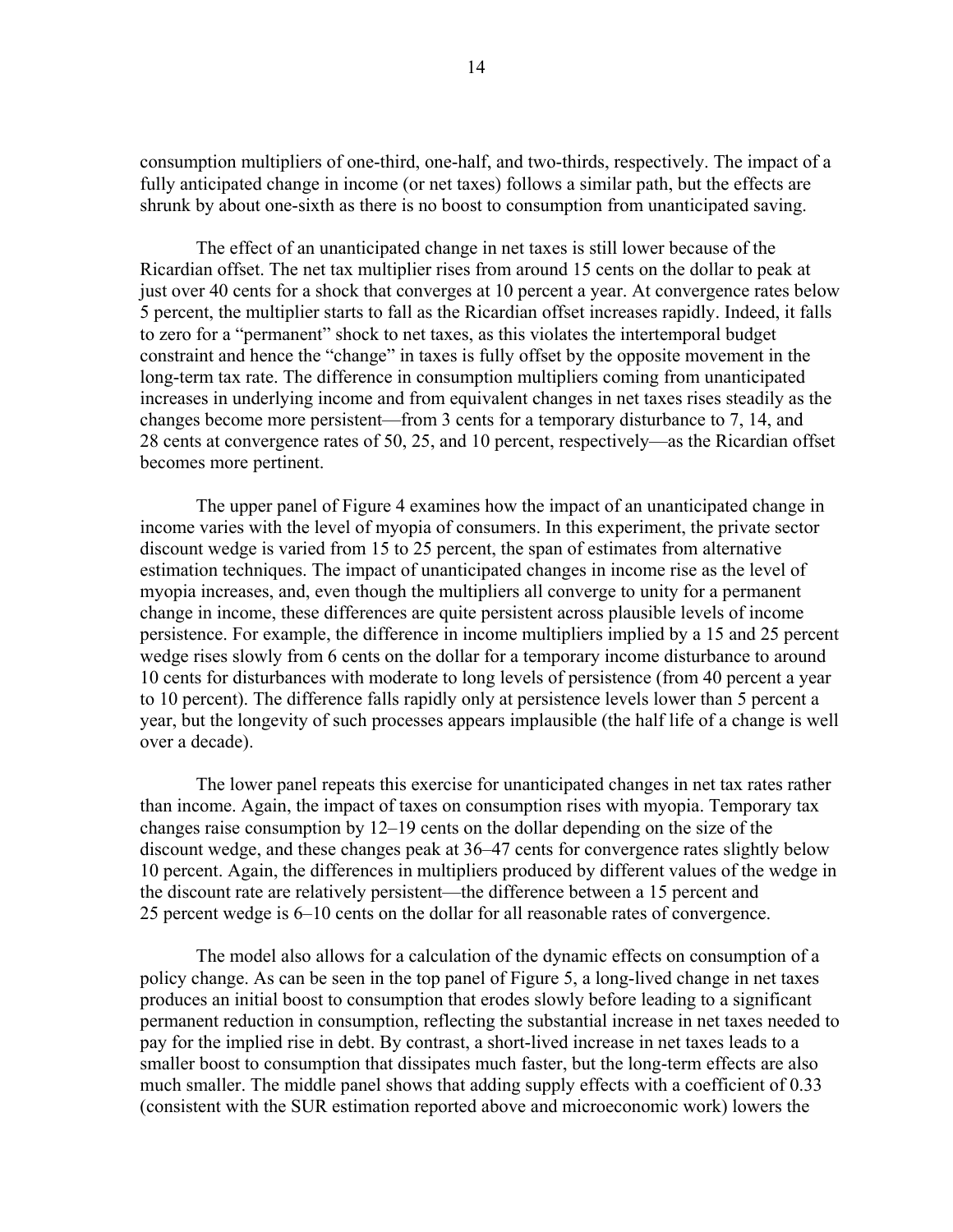short-term benefits to consumption and raises the long-term losses. As these effects are larger for longer-lived change in net taxes, this also reduces the difference in multipliers between short- and long-term tax changes. Finally, the bottom panel reports the impact of a tax cut that is anticipated one period in advance. While slightly smaller than the effect of a completely unanticipated tax cut, the effects remain relatively large and similar over time. This suggests there can be powerful "anticipatory" effects of tax cuts if the cuts are considered to be almost certain. This underlines another difference from the "rule of thumb" model, in which consumption is only affected by actual tax cuts, not anticipated ones.

The final issue we discuss is the possibility that large fiscal contractions could be expansionary. This perverse effect, which has spawned a significant literature, is often ascribed to beneficial supply-side effects. Our own calculations suggest that even if the large deficit were assumed relatively long-lived, a perverse supply effect on income would need to be several times the implied long-term change in net taxes. This result strikes us as implausible. More likely, in our view, is that the economy is boosted by two further factors. First, the expected value of the real interest rate may fall. In addition to the direct boost to the economy from such a change, it would also tend to increase the Ricardian offset, thereby cushioning consumption from the impact of fiscal consolidation.

The second effect comes from expectations of the rate of future consolidation. In the model we use, the impact of fiscal policy on consumption depends on the net present value of the future path of net taxes. If a large fiscal consolidation leads to expectations that future consolidation will occur more slowly, the impact of higher taxes on the net present value of income can be offset. An example may help illustrate this effect. Suppose that a deficit of \$100 is expected to be eroded at the rate of 38 percent a year (and hence be \$62 next year). Assuming a discount wedge of 20 percent and real interest rate of 4 percent, the expected present value of future net taxes next year is \$100. Suppose now that consolidation is oneand-a-half times larger, so the deficit falls to \$43, but, in addition, the assumed subsequent rate of convergence falls by half to 19 percent a year. This too yields \$100 in net present value, implying no impact on the net present value of income—and hence consumption from the faster-than-expected consolidation. This "demand" effect seems to us to be a significant possible reason why large fiscal consolidations could be expansionary.

#### **V. SOME CONCLUSIONS**

We started this paper by noting that even though theoretical work on breaking Ricardian equivalence was relatively well developed, empirical work was less so. We next developed empirical estimating equations for both a model with myopic consumers who discount the future more rapidly than the rate implied by the government's budget constraint and a model with a combination of Ricardian and rule-of-thumb consumers.

Estimation reveals that the myopic model fits the data extremely well, while the version with rule-of-thumb consumers is soundly rejected. Furthermore, the implied multipliers for changes in taxes and transfers from the myopic model (an average of 25 cents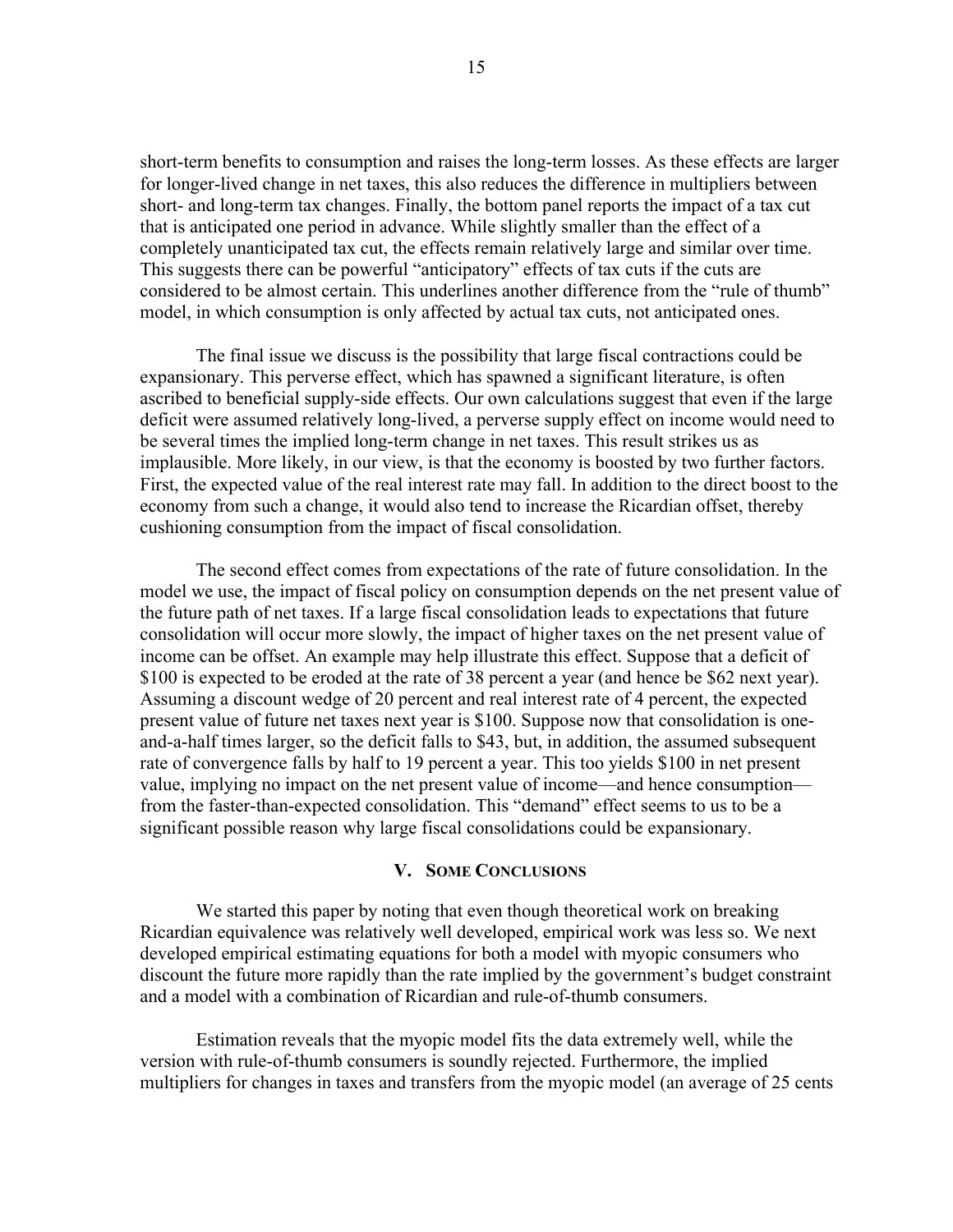on the dollar) are consistent with the (wide-range) of empirical estimates found in the empirical literature using atheoretical estimates.

The implied excess rate of discount is of the order of 15–25 percent. We find this a highly plausible estimate for three reasons. First, it is consistent with more sophisticated microeconomic work on this topic (Carroll, 2001). Second, while everyone is assumed to have the same level of myopia in the model, these results are a good approximation to a situation in which myopia "averages" to this value, while encompassing people who are more and less forward-looking. Third, this average value is broadly consistent with macroeconomic estimates of the excess volatility of consumption with regard to income and with the interest rate on credit card debt, the main form of unsecured borrowing available to consumers, which was close to 20 percent over the sample. Strikingly, adding rule-of-thumb consumers to the myopic model does not provide sensible estimates or improve the fit. On the other hand, adding supply effects produces significant reductions in the estimated multipliers but the results are statistically indistinguishable from the base model.

The great advantage of our framework is that brings the intertemporal nature of disturbances to income, taxes, and transfers back to the fore of analysis. Our model does not produce a single estimate of the multiplier associated with net taxes. Rather, this value can vary between 12 and 40 cents on the dollar, depending on the longevity of the disturbance and the degree to which it is anticipated (as well as the assumed excess level of discount).

Thinking of fiscal policy in an intertemporal setting provides a range of insights. For example, to the extent that automatic stabilizers associated with the economic cycle are less persistent than most policy changes, they will have smaller multipliers. Analogously, while large fiscal contractions could be expansionary purely due to supply effects, we find it more likely that reductions in the real interest rate and changes in the assumed longevity of future tax changes also play a role. In addition, the model produces a well-defined path for fiscal multipliers over time, including if such changes are anticipated some time before being implemented. We think of this as a great adventure, featuring Mr. Ricardo.

Finally, it has not escaped our notice that a high discount wedge has much broader implications for one's view of the economy and the role of policy makers. Economists often comment on the short-term nature of many government decisions, generally ascribing this to the need for politicians to get reelected. If most people discount the future at a high rate, however, these policies accurately reflect the preferences of the public, not simply those of the politicians. Similarly, a high discount wedge implies that simply providing individuals with vehicles to save for retirement may not yield adequate accumulation of assets—people will prefer to spend today and worry about tomorrow later, with significant implications for public policy. Amending Keynes's famous quip, "In the medium run, we assume we will all be dead."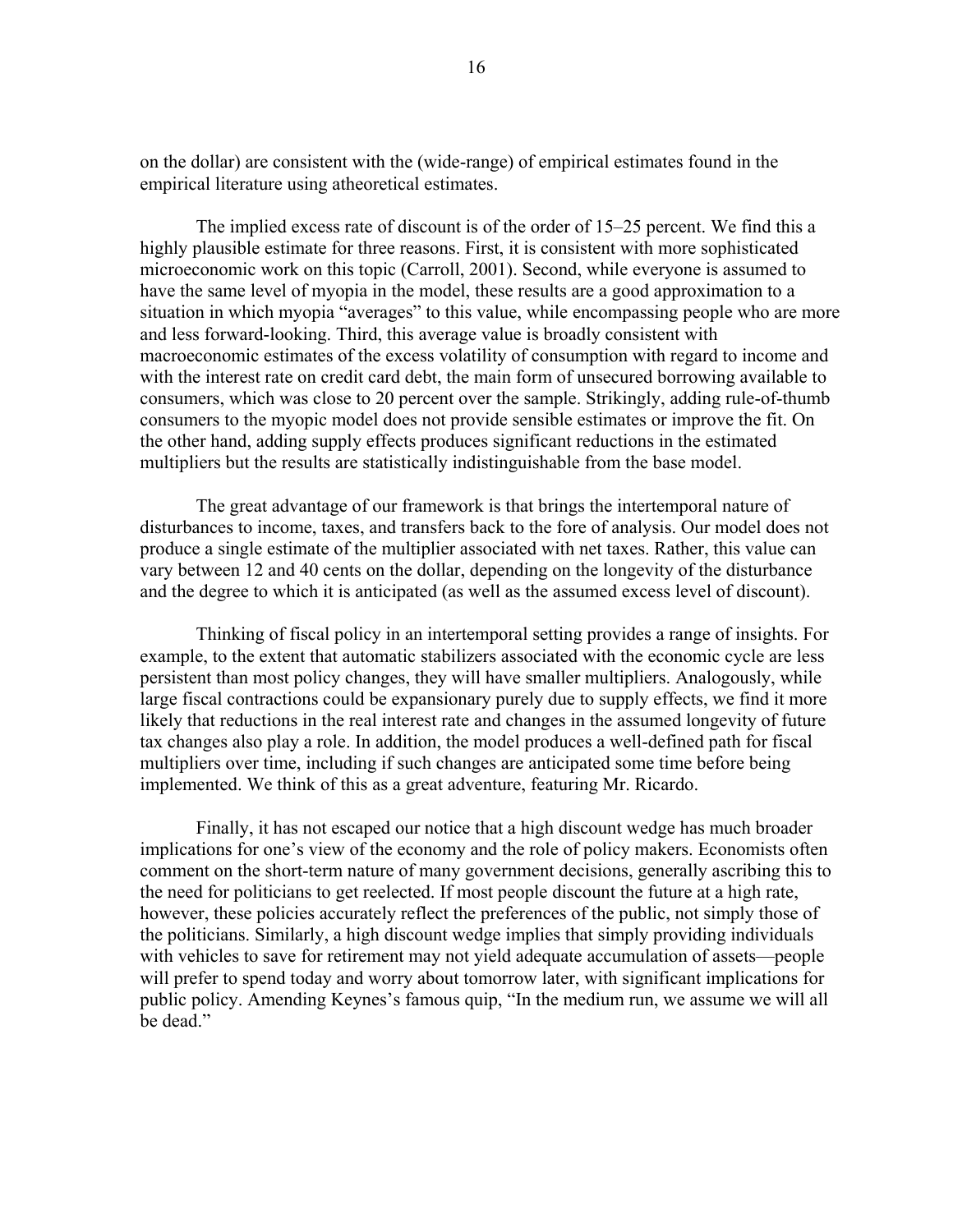#### **REFERENCES**

- Barro, Robert, 1974, "Are Government Bonds Net Wealth?" *Journal of Political Economy*, Vol. 82, pp. 1095–118.
- Bayoumi, Tamim, 2004, *GEM: A New International Macroeconomic Model*, IMF Occasional Paper No. 239 (Washington, DC: International Monetary Fund).
- Blanchard, Olivier, 1985, "Debt, Deficit, and Finite Horizons," *The Journal of Political Economy*, Vol. 93, No. 2, pp. 223–47.
- Blanchard, Olivier, and Roberto Perotti, 2002, "An Empirical Characterization of the Dynamic Effects of Changes in Government Spending and Taxes on Output," *The Quarterly Journal of Economics*, Vol. 117, No. 4, pp. 1329–68.
- Botman, Dennis, Douglas Laxton, Dirk Muir, and Andrei Romanov, 2006, "A New-Open-Economy Macro Model for Fiscal Policy Evaluation," IMF Working Paper No. 06/45 (Washington, DC: International Monetary Fund).
- Bryant, Ralph, Dale Henderson, Gerald Holtham, Peter Hooper, and Steven Symansky, (eds.), 1988, *Empirical Macroeconomics for Interdependent Economies* (Washington, DC: Brookings Institution).
- Campbell, John, and Gregory Mankiw, 1990, "Permanent Income, Current Income, and Consumption," *Journal of Business and Economic Statistics,* Vol. 8, pp. 265–80.
- Carroll, Christopher, 2001, "A Theory of the Consumption Function with or without Liquidity Constraints," *Journal of Economic Perspectives,* Vol. 15: 3, pp. 23–45.
- Coenen, Günter, and Roland Straub, 2005, "Does Government Spending Crowd in Private Consumption? Theory and Empirical Evidence for the Euro Area," IMF Working Paper No. 05/159 (Washington, DC: International Monetary Fund).
- Coenen, Günter, Peter McAdam, and Roland Straub, 2005, "Tax Reform and Labour-Market Performance in the Euro Area: A Simulation-Based Analysis Using the New Area-Wide Model," (unpublished, Frankfurt: European Central Bank).
- Erceg, Christopher, Luca Guerrieri, and Christopher Gust, 2005, "SIGMA: A New Open Economy Model for Policy Analysis," International Finance Discussion Papers No. 835, Board of Governors of the Federal Reserve System (Washington, DC: Federal Reserve Board).
- Fatas, Antonio, and Ilian Mihov, 2001, "Government Size and Automatic Stabilizers: International and Intranational Evidence," *Journal of International Economics*, Vol. 55, No. 1, pp. 3–28.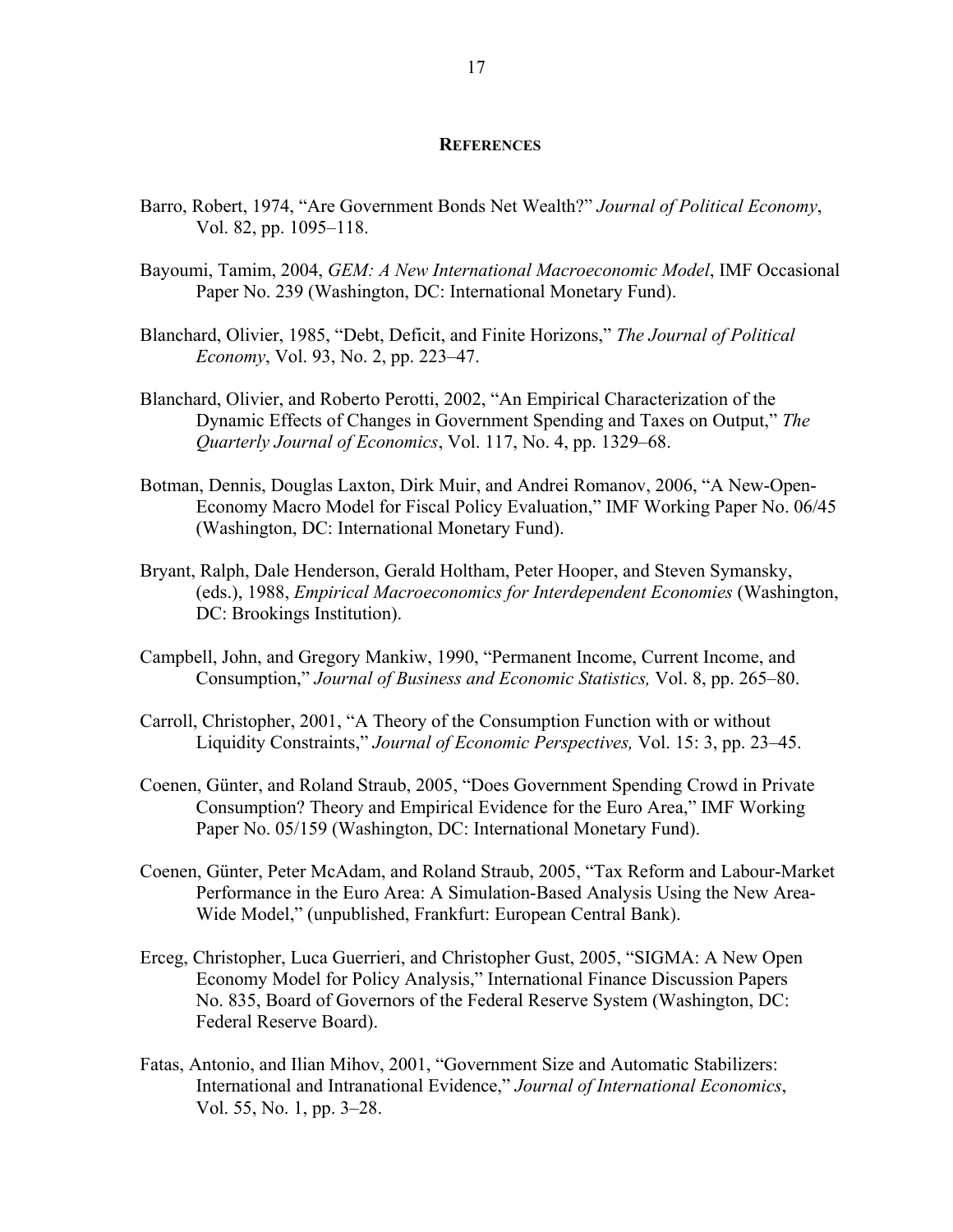- Galí, Jordi, David López-Salido, and Javier Vallés Liberal, 2005, "Understanding the Effects of Government Spending on Consumption," CEPR Discussion Paper No. 5212 (London, UK: Centre for Economic and Policy Research).
- Ganelli, Giovanni, 2005, "The New Open Economy Macroeconomics of Government Debt," *Journal of International Economics*, Vol. 65, No. 1, pp. 167–84.
- Giavazzi, Francesco, Tullio Jappelli, Marco Pagano, and Marina Benedetti, 2005, "Searching for Non-Monotonic Effects of Fiscal Policy: New Evidence," CEPR Discussion Paper No. 5272 (London, UK: Centre for Economic and Policy Research).
- Hubbard, R. Glenn, Jonathan S. Skinner, and Stephen P. Zeldes, 1995, "Precautionary Saving and Social Insurance," *Journal of Political Economy*, Vol. 103, No. 2, pp. 360–99.
- International Monetary Fund, 2004, "How Will the U.S. Budget Deficit Affect the Rest of the World?" in Chapter II of the April 2004 World Economic Outlook (Washington, DC: International Monetary Fund).
- Laxton, Douglas, and Paolo Pesenti, 2003, "Monetary Rules for Small, Open, Emerging Economies," *Journal of Monetary Economics*, Vol. 50, No. 5, pp. 1109–46.
- Leimer, Dean R., and David H. Richardson, 1992, "Social Security, Uncertainty Adjustments, and the Consumption Decision," *Economica*, Vol. 59, pp. 311–35.
- Mountford, Andrew, and Harald Uhlig, 2002, "What are the Effects of Fiscal Policy Shocks?" CEPR Discussion Paper No. 3338 (London, UK: Centre for Economic and Policy Research).
- Perotti, Roberto, 2005, "Estimating the Effects of Fiscal Policy in OECD Countries," CEPR Discussion Paper No. 4842 (London, UK: Centre for Economic and Policy Research).
- Samwick, Andrew, 1998, "Discount Rate Heterogeneity and Social Security Reform," *Journal of Development Economics*, Vol. 57, pp. 117–46.
- Smets, Frank and Raf Wouters, 2003, "An Estimated Dynamic Stochastic General Equilibrium Model of the Euro Area," *Journal of the European Economic Association*, Vol. 1, pp. 1124–75.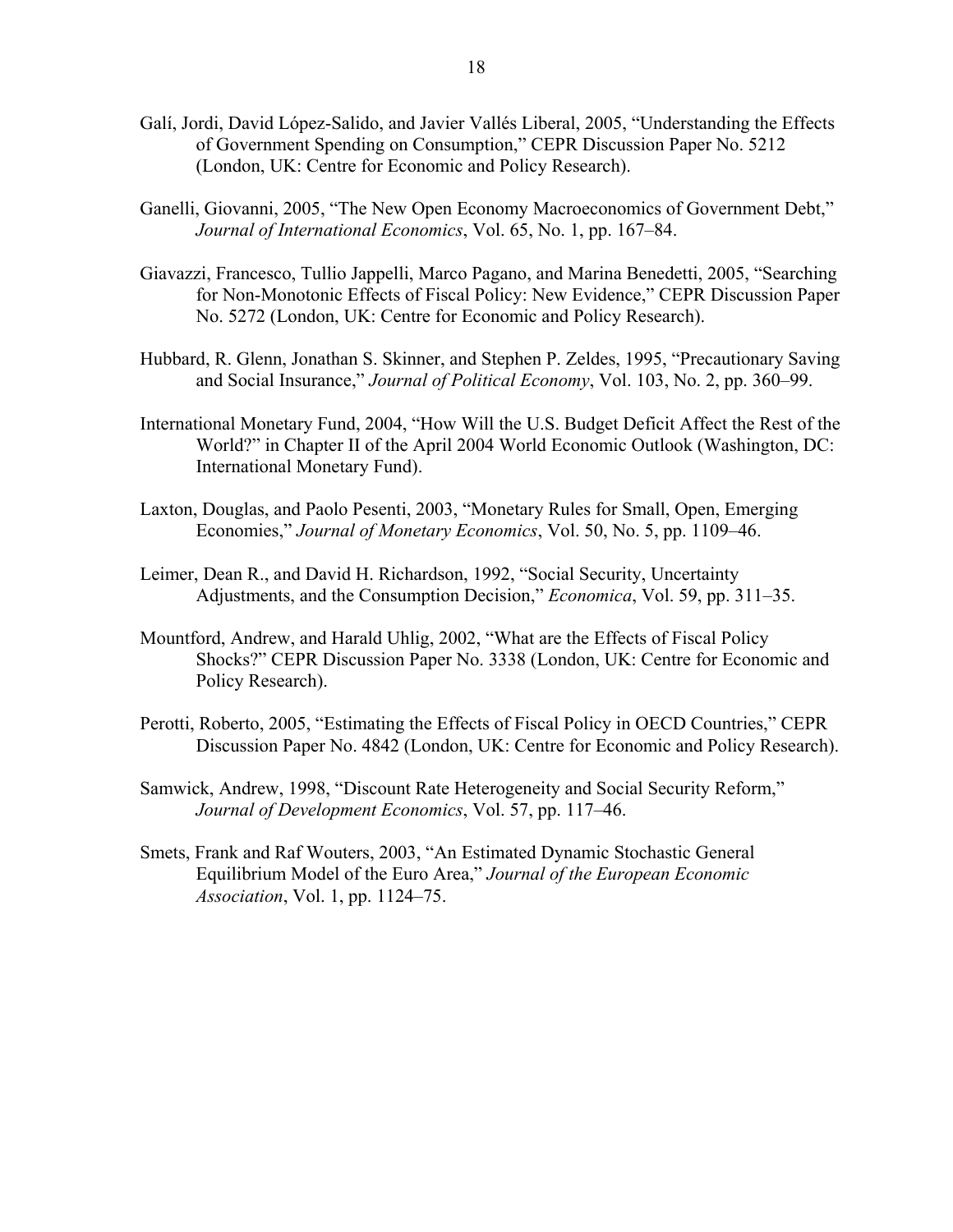### Table 1. United States: Estimates of Unrestricted Model

$$
\Delta c_t = \alpha^c + \beta^y \Delta y_t + \beta^t \Delta t_t - \beta^{ecm} (c_{t-1} - (y_{t-1} - t_{t-1})) + \varepsilon_t^c
$$
  
\n
$$
\Delta y_t = \alpha^y + \gamma^{trend} trend - \theta^y y_{t-1} + \varepsilon_y^t
$$
  
\n
$$
\Delta t_t = \alpha^t + \gamma^y \Delta y_t - \theta^t t_{t-1} + \varepsilon_t^t.
$$

|                                                               | <b>No Instrumental</b>     | <b>Instrumental</b>        |
|---------------------------------------------------------------|----------------------------|----------------------------|
|                                                               | <b><i>Variables</i></b>    | <b><i>Variables</i></b>    |
| <b>Consumption equation</b>                                   |                            |                            |
| $\alpha^{c}$                                                  | $-.01(.02)$                | $-.01(.01)$                |
| $\beta^{y}$                                                   | .64 $(.06)$ <sup>**</sup>  | .52 $(.08)$ <sup>**</sup>  |
| $\pmb{\beta}^t$                                               | $-.36(.14)$ <sup>*</sup>   | $-.27(.13)$ <sup>*</sup>   |
| $\beta^{ecm}$                                                 | $.12(0.06)^*$              | .12 $(.07)^*$              |
| $R^2$                                                         | .70                        | .72                        |
| DW                                                            | 2.21                       | 1.96                       |
| <b>Income equation</b>                                        |                            |                            |
| $\alpha^y$                                                    | $.39(.14)$ <sup>**</sup>   | .39(.13)                   |
| $\gamma^{trend}$                                              | $.005(.002)$ <sup>**</sup> | $.006(.002)$ <sup>**</sup> |
| $\theta^y$                                                    | .19 $(.07)$ <sup>**</sup>  | .19 $(.07)$ **             |
| $R^2$                                                         | .11                        | .11                        |
| DW                                                            | 1.48                       | 1.49                       |
| Net tax rate equation                                         |                            |                            |
| $\alpha^t$                                                    | -.01 ${(.00)}^{**}$        | $-.02(.00)$ **             |
| $\gamma^y$                                                    | .39 $(.04)^{**}$           | $.56(.13)$ <sup>**</sup>   |
| Error! Objects cannot be created from editing<br>field codes. | .09 $(.04)^*$              | $.09(.06)^*$               |
| $R^2$                                                         | .56                        | .27                        |
| DW                                                            | 2.28                       | 2.06                       |
| <b>Wald test of coefficient restrictions</b>                  |                            |                            |
| Myopic model: $\chi^2(2)$                                     | 1.8                        | 5.9                        |
| Rule-of-thumb consumers: $\chi^2(2)$                          | $60.6$ $^{\ast\ast}$       | **<br>43.1                 |

Notes: Instrumental variable estimates used system GMM with instruments comprising all independent variables except the change in income, plus the first two lags of this change. The non-instrumental variable model was estimated using seemingly unrelated regressions. One and two asterisks denote that the coefficient is different from zero at 5 and 1 percent significance level, respectively.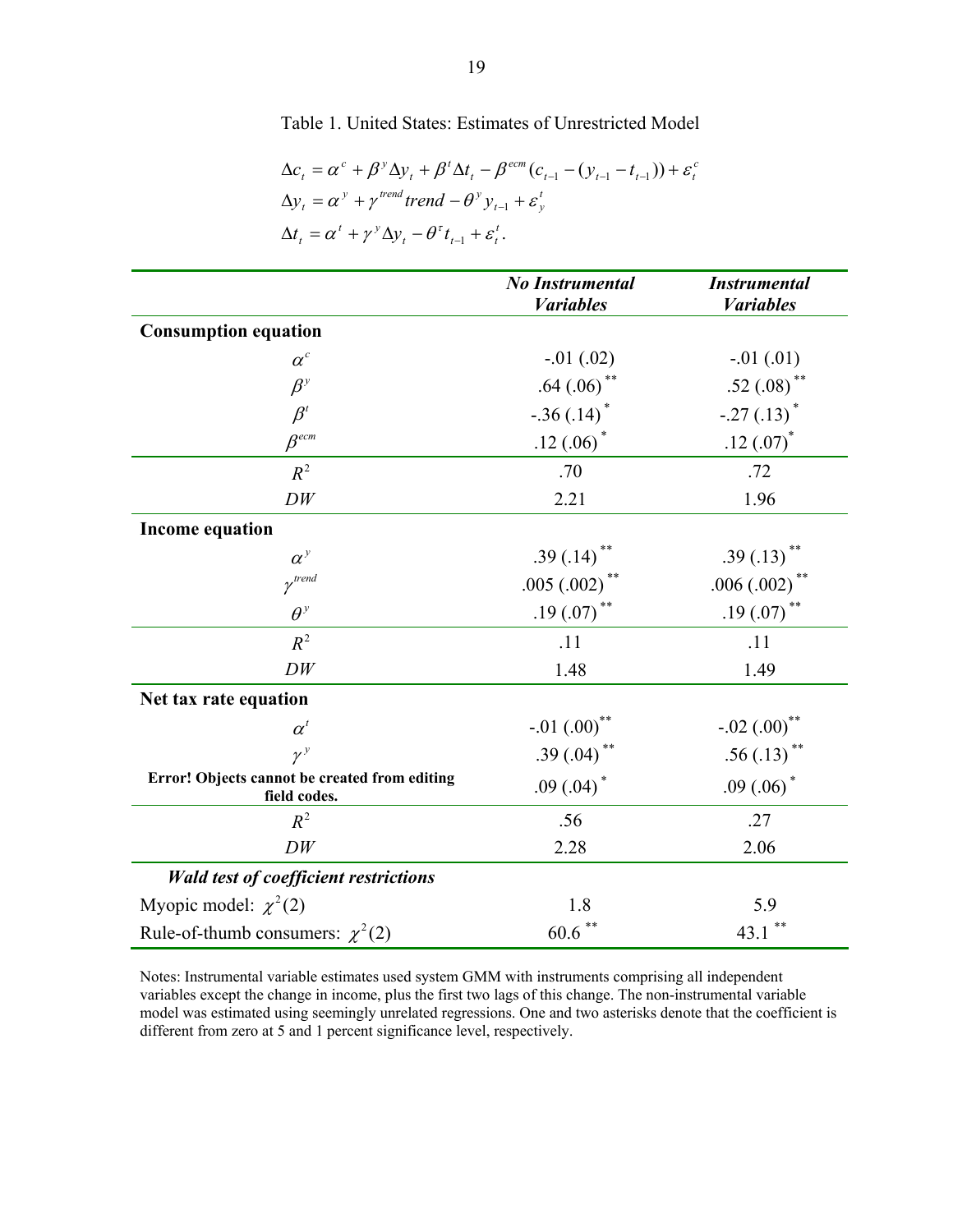$$
\Delta c_t = \frac{\lambda}{r + \lambda + \theta^y} (\Delta y_t \left[ + \frac{r}{\lambda} \varepsilon_t^y \right])
$$
  

$$
- \frac{\lambda}{r + \lambda + \theta^r} (\Delta t_t - \frac{r}{r + \theta^r} \varepsilon_t^r)
$$
  

$$
- \frac{\lambda}{1 + \lambda} (c_{t-1} - (y_{t-1} - t_{t-1}))
$$
  

$$
\Delta y_t = \alpha^y + \gamma^{trend} \text{ trend} - \theta^y y_{t-1} + \varepsilon_t^t
$$
  

$$
\Delta t_t = \alpha^t + \gamma^y \Delta y_t - \theta^t t_{t-1} + \varepsilon_t^t.
$$

|                                 | <b>No Instrumental Variables</b> | <b>Instrumental Variables</b> |
|---------------------------------|----------------------------------|-------------------------------|
| <b>Consumption equation</b>     |                                  |                               |
| $\alpha^{c}$                    | $-.04(.01)$                      | $-.03(.02)$                   |
| $\lambda$                       | $.14(.06)$ <sup>*</sup>          | .25 $(.09)$ <sup>**</sup>     |
| $\theta^y$                      | $.09(.03)$ <sup>**</sup>         | $.15(.06)$ <sup>**</sup>      |
| $\theta^{\tau}$                 | .10 $(.04)$ <sup>**</sup>        | $.13(.05)^*$                  |
| $R^2$                           | .71                              | .66                           |
| DW                              | 2.01                             | 1.55                          |
| <b>Income equation</b>          |                                  |                               |
| $\alpha^y$                      | .21(.06)                         | .32(.11)                      |
| $\gamma^{trend}$                | $.003(.001)$ **                  | .005 $(.002)$ **              |
| $R^2$                           | .08                              | .10                           |
| DW                              | 1.56                             | 1.52                          |
| Net tax rate equation           |                                  |                               |
| $\alpha^{\scriptscriptstyle t}$ | $-.01(.00)$ <sup>**</sup>        | $-.01$ $(.00)$ <sup>**</sup>  |
| $\gamma^y$                      | .43 $(.04)$ **                   | .45(.10)                      |
| $R^2$                           | .52                              | .49                           |
| ${\cal D}{\cal W}$              | 2.23                             | 2.14                          |
| <b>Implied Coefficients</b>     |                                  |                               |
| $\beta^y$                       | .66                              | .57                           |
| $\beta^t$                       | $-.35$                           | $-46$                         |
| $\beta^{ecm}$                   | .12                              | .20                           |

Notes: See Table 1. Restrictions on implied coefficients are provided in equation 12.

Table 2. United States: Estimates of Restricted Model with Myopic Consumers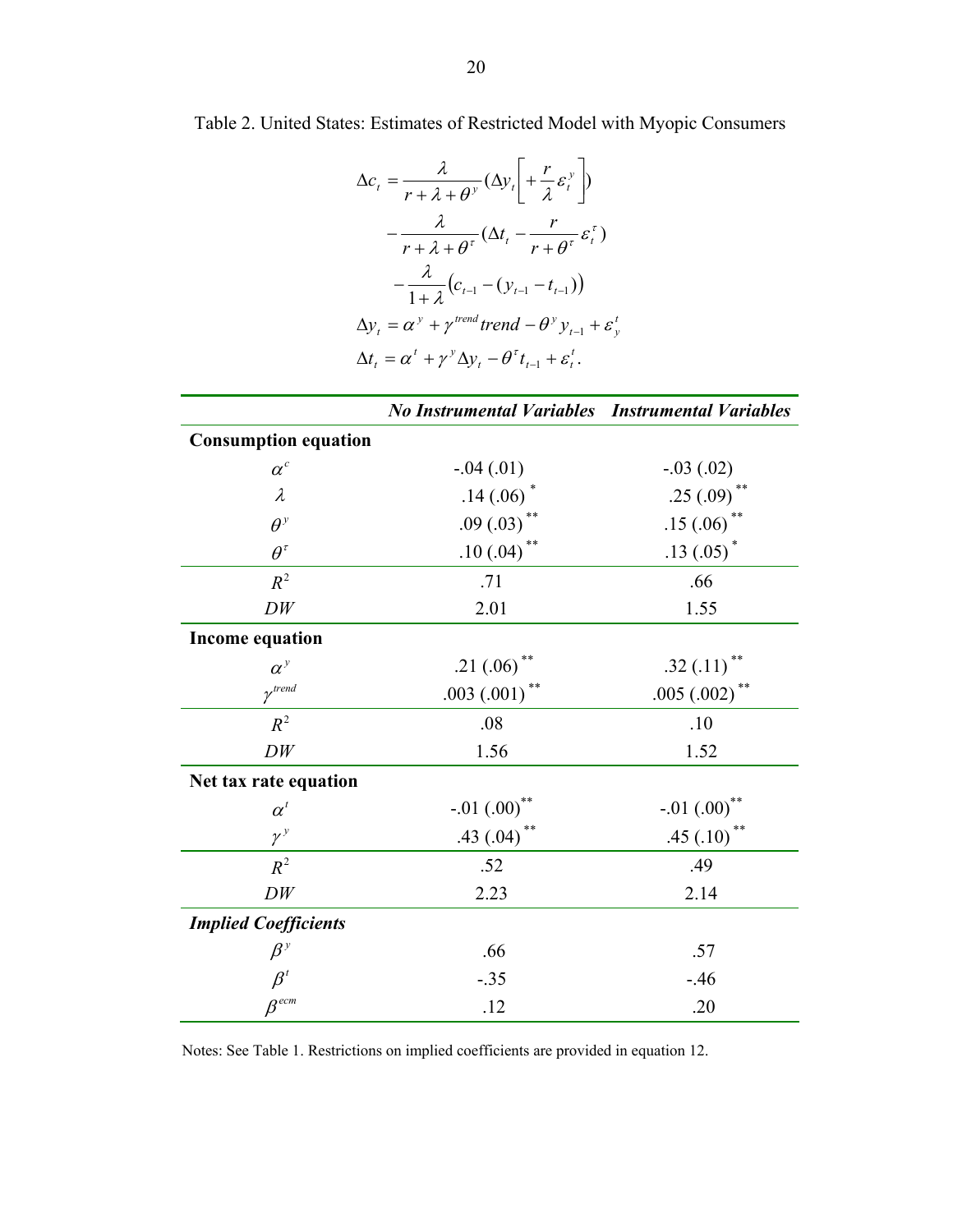| CONSUNICIS                                                                 |                             |                   |         |
|----------------------------------------------------------------------------|-----------------------------|-------------------|---------|
| Assumptions: r=0.04, $\gamma^{\text{ecm}}$ =0.15, $\tau^{\text{ecm}}$ =0.1 |                             |                   |         |
|                                                                            | $\mathsf{B}^{\mathrm{ecm}}$ | В <sup>у</sup>    | ß,      |
| Base case, $\lambda=0.2$                                                   |                             | $0.17 \quad 0.62$ | $-0.42$ |
| Alternative, $\lambda=0.1$ and 0.32                                        | $0.17$ 0.59                 |                   | $-0.40$ |
| Alternative, $\lambda = 0.05$ and 0.40 0.17 0.56                           |                             |                   | $-0.36$ |

Table 3. United States: Implied Coefficients from Models with One and Two Types of Myopic Consumers

Notes: Coefficient restrictions are given in equation 12.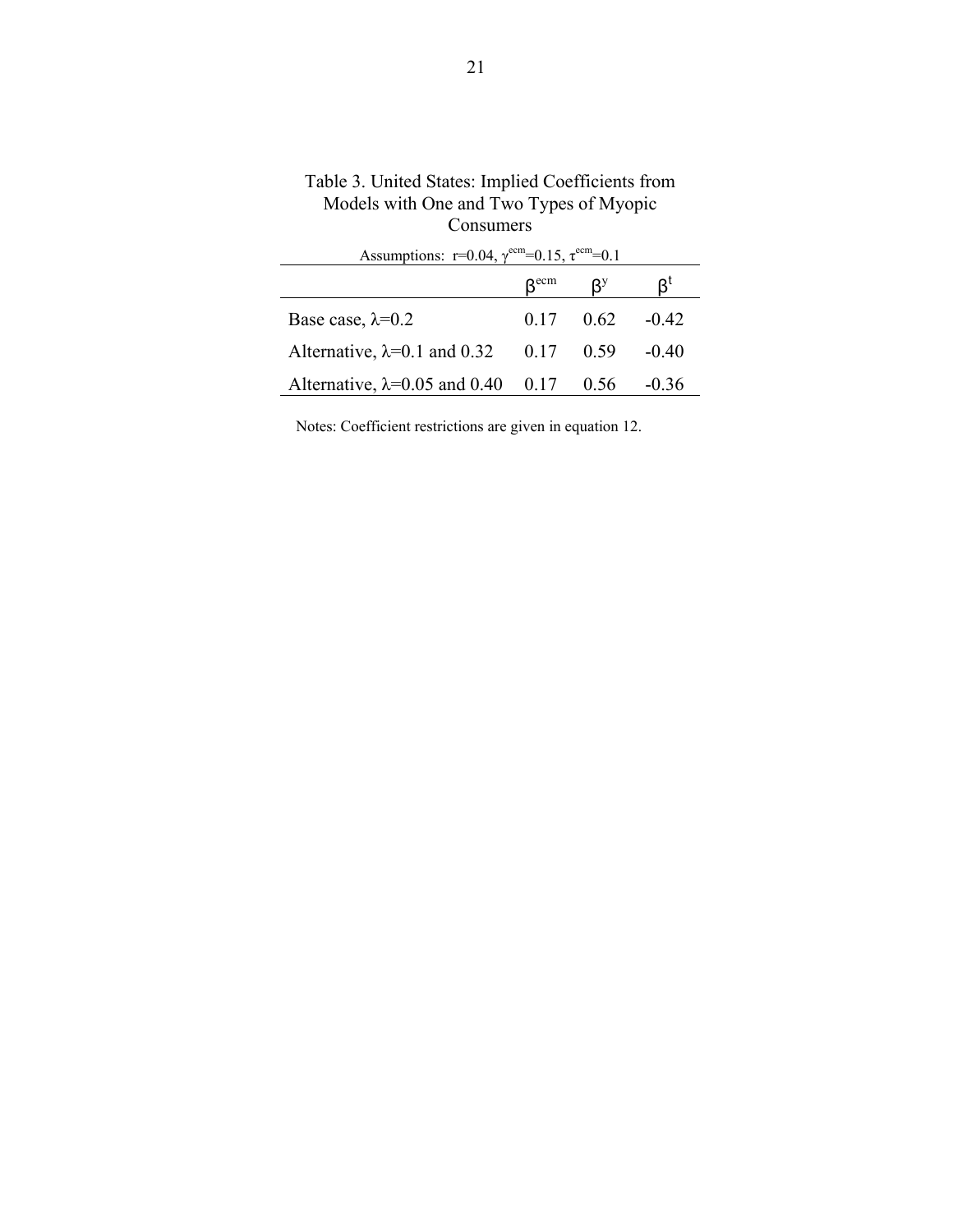Table 4. United States: Estimates of Restricted Model with Rule-of-Thumb Consumers

$$
\Delta c_{t} = \alpha^{c} + \left(\eta + (1 - \eta) \frac{\lambda[+r]}{r + \lambda + \theta^{y}}\right) \Delta y_{t}
$$

$$
- \left(\eta + (1 - \eta) \frac{\lambda\left(1 - \frac{r}{r + \theta^{z}}\right)}{r + \lambda + \theta^{z}}\right) \Delta t_{t}
$$

$$
- \left(\eta + (1 - \eta) \frac{\lambda}{1 + \lambda}\right) \left(c_{t-1} - (y_{t-1} - t_{t-1})\right)
$$

$$
\Delta y_{t} = \alpha^{y} + \gamma^{trend} \text{ trend} - \theta^{y} y_{t-1} + \varepsilon_{y}^{t}
$$

$$
\Delta t_{t} = \alpha^{t} + \gamma^{y} \Delta y_{t} - \theta^{z} t_{t-1} + \varepsilon_{t}^{t}.
$$

|                                 | <b>No Instrumental Variables Instrumental Variables</b> |                           |
|---------------------------------|---------------------------------------------------------|---------------------------|
| <b>Consumption equation</b>     |                                                         |                           |
| $\alpha^c$                      | $-.02(.01)$                                             | $-.01(.01)$               |
| $\eta$                          | $-.85(.62)$                                             | $-1.32(0.80)$             |
| $\lambda$                       | 1.02(.67)                                               | 1.55(.80)                 |
| $\theta^y$                      | .18 $(.05)$ <sup>**</sup>                               | .18 $(.07)$ <sup>**</sup> |
| $\theta^{\tau}$                 | $.08(.03)^*$                                            | $.09(0.04)^*$             |
| $R^2$                           | .71                                                     | .70                       |
| DW                              | 2.07                                                    | 1.84                      |
| <b>Income equation</b>          |                                                         |                           |
| $\alpha^y$                      | $.37(.09)$ **                                           | .37(.12)                  |
| $\gamma$ <sup>trend</sup>       | $.006(.002)$ **                                         | .006(.002)                |
| $R^2$                           | .11                                                     | .11                       |
| DW                              | 1.50                                                    | 1.50                      |
| Net tax rate equation           |                                                         |                           |
| $\alpha^{\scriptscriptstyle t}$ | $-.01(.00)$ **                                          | $-.01(.00)$ **            |
| $\gamma^y$                      | .32 $(.04)$ **                                          | **<br>.40(.10)            |
| $R^2$                           | .59                                                     | .55                       |
| DW                              | 2.30                                                    | 2.26                      |

Notes: See Table 1.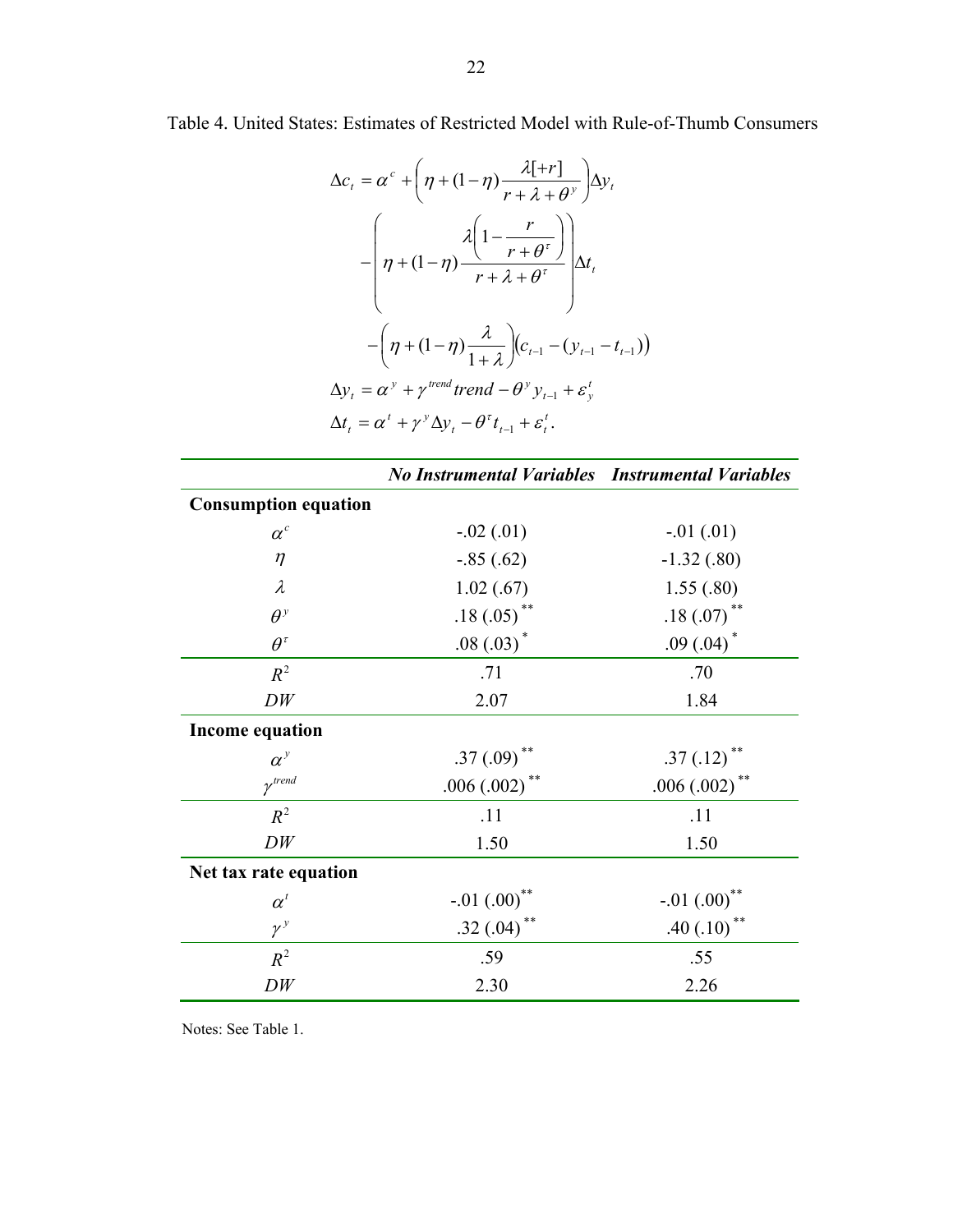Table 5. United States: Estimates of Restricted Model with Myopic Consumers and Supply Effects

$$
\Delta c_{t} = \frac{\lambda}{r + \lambda + \theta^{y}} (\Delta y_{t} + \frac{r}{\lambda} \varepsilon_{t}^{y})
$$
  
 
$$
- \frac{\lambda}{r + \lambda + \theta^{r}} (\Delta t_{t} - \frac{r(1 + \gamma^{s})}{r + \theta^{r}} \varepsilon_{t}^{r})
$$
  
 
$$
- \frac{\lambda}{1 + \lambda} \left( c_{t-1} - \frac{\lambda + r(1 - \theta^{y})r}{r + \lambda + \theta^{y}} y_{t-1} + \frac{\lambda}{r + \lambda + \theta^{r}} \left( 1 - \frac{r(1 - \theta^{r})}{r + \theta^{r}} \right) t_{t-1} \right).
$$

|                             | <b>No Instrumental Variables</b> | <b>Instrumental Variables</b> |
|-----------------------------|----------------------------------|-------------------------------|
| <b>Consumption equation</b> |                                  |                               |
| $\alpha^c$                  | $-.04(.01)$ **                   | $-.03(.02)$                   |
| $\gamma^{s}$                | $.32(-)$                         | $.64 (-)$                     |
| $\lambda$                   | $.15(.07)$ *                     | $.26(.11)^*$                  |
| $\theta^y$                  | .12 $(.03)$ <sup>**</sup>        | $.16(.06)$ **                 |
| $\theta^{\tau}$             | .09 $(.04)^*$                    | .11 $(.04)$ <sup>**</sup>     |
| $R^2$                       | .71                              | .67                           |
| ${\cal D}{\cal W}$          | 1.86                             | 1.52                          |
| <b>Income equation</b>      |                                  |                               |
| $\alpha^y$                  | $.26(.06)$ **                    | .33(.11)                      |
| $\gamma$ <sup>trend</sup>   | $.004(.001)$ <sup>**</sup>       | $.005(.002)$ **               |
| $R^2$                       | .09                              | .11                           |
| DW                          | 1.56                             | 1.53                          |
| Net tax rate equation       |                                  |                               |
| $\alpha^t$                  | $-.01$ $(.00)$ <sup>**</sup>     | $-.01(.00)$ <sup>**</sup>     |
| $\gamma^y$                  | $-.38(.04)$ **                   | $-.32(.13)$ **                |
| $R^2$                       | .59                              | .59                           |
| DW                          | 2.28                             | 2.26                          |
| <b>Implied Coefficients</b> |                                  |                               |
| $\beta^{y}$                 | .62                              | .57                           |
| $\beta^t$                   | $-27$                            | $-.29$                        |
| $\beta^{ecm}$               | .13                              | .21                           |

Notes: See Tables 1 and 2.  $\gamma^s$  was estimated using grid search methods.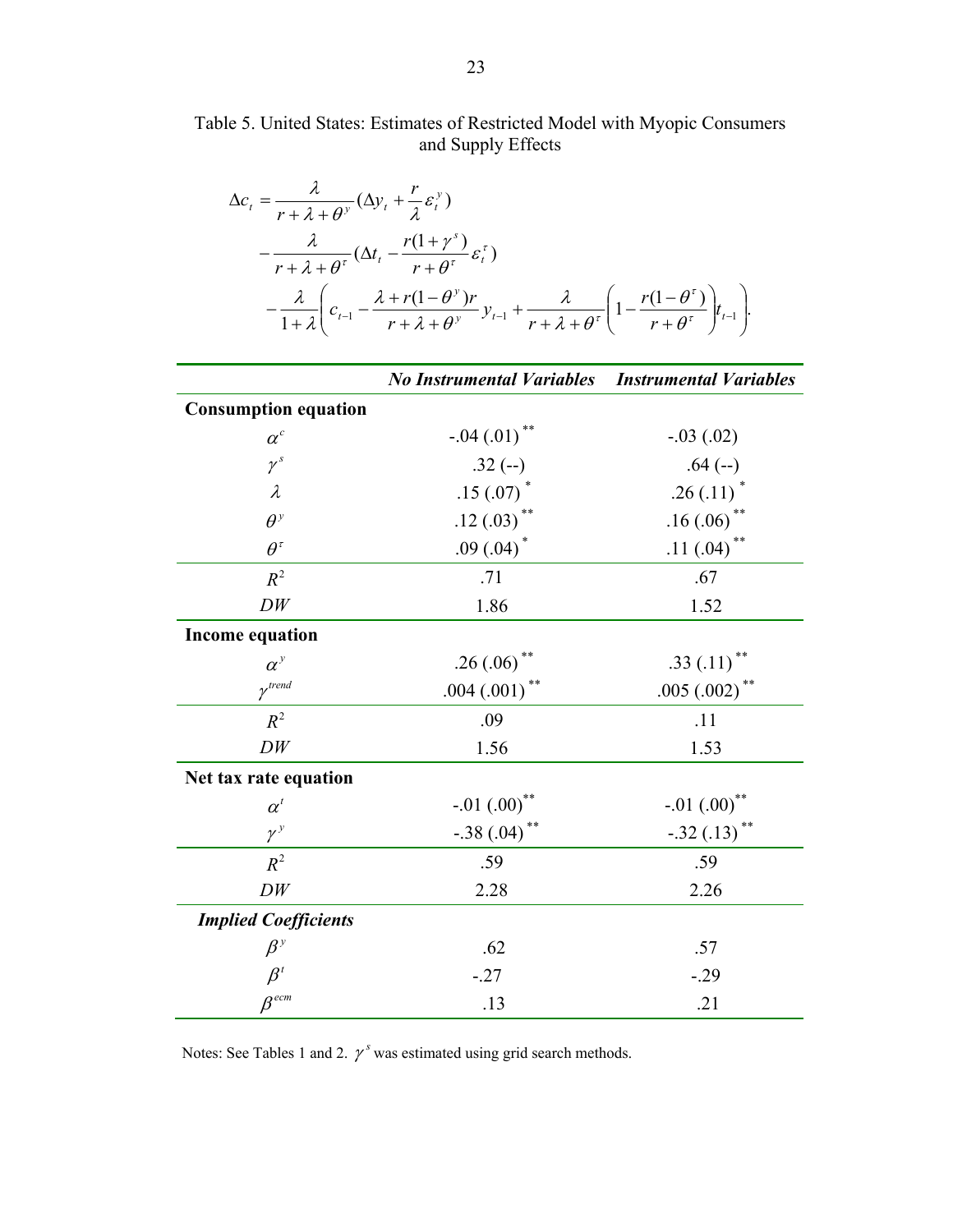|                                              | <b>No Instrumental Variables</b> | <b>Instrumental Variables</b> |
|----------------------------------------------|----------------------------------|-------------------------------|
| <b>Consumption equation</b>                  |                                  |                               |
| $\alpha^{c}$                                 | $-.04(.01)$                      | $-.03(.02)$                   |
| $\lambda$                                    | $.14(.06)$ <sup>*</sup>          | .27 $(.10)^{**}$              |
| $\theta^y$                                   | $.10(.03)$ <sup>**</sup>         | $.16(.06)$ <sup>**</sup>      |
| $\theta^{\tau}$                              | .10 $(.04)$ **                   | .11 $(.05)^*$                 |
| $R^2$                                        | .71                              | .66                           |
| DW                                           | 1.96                             | 1.52                          |
| <b>Income equation</b>                       |                                  |                               |
| $\alpha^y$                                   | .23(.06)                         | .34(.11)                      |
| $\gamma$ <sup>trend</sup>                    | $.003(.001)$ **                  | $.005(.002)$ **               |
| $R^2$                                        | .08                              | .11                           |
| DW                                           | 1.57                             | 1.52                          |
| Net tax rate equation                        |                                  |                               |
| $\alpha^t$                                   | $-.01(.00)$ <sup>**</sup>        | $-.01(.00)$ **                |
| $\gamma^y$                                   | .41 $(.04)$ <sup>**</sup>        | .45 $(.11)$ <sup>**</sup>     |
| $R^2$                                        | .55                              | .50                           |
| DW                                           | 2.26                             | 2.20                          |
| <b>Wald test of coefficient restrictions</b> |                                  |                               |
| Myopic model: $\chi^2(2)$                    | 1.6                              | 5.1                           |
| <b>Implied Coefficients</b>                  |                                  |                               |
| $\beta^y$                                    | .65                              | .56                           |
| $\beta^y$                                    | $-.36$                           | $-46$                         |
| $\beta^{ecm}$                                | .13                              | .21                           |

Table 6. United States: Estimates of Restricted Model with Automatic Stabilizers

Notes: See Tables 1 and 2.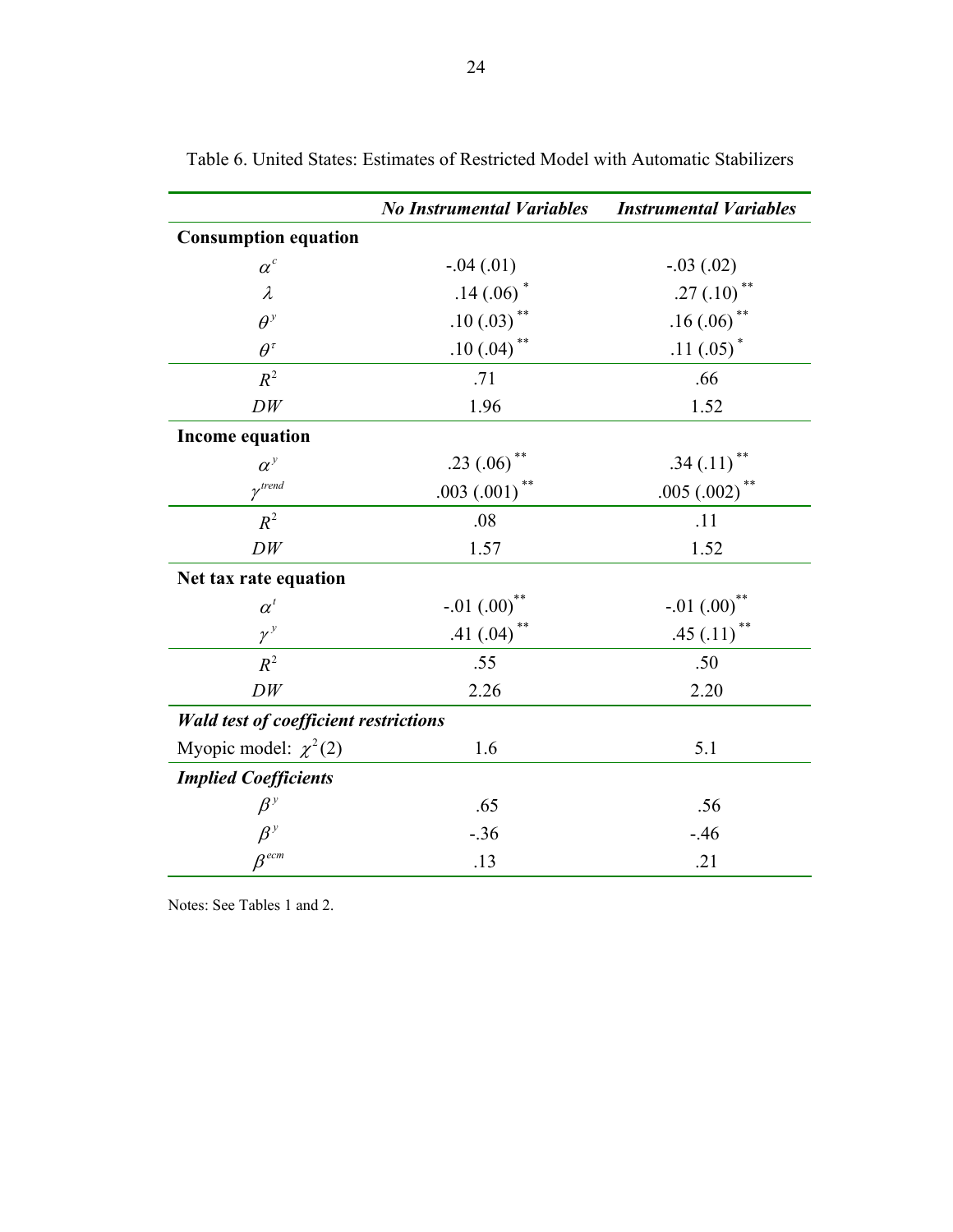

#### Figure 1. United States: The Data, 1955-2001

Source: United States Income and Product Accounts and IMF staff estimates.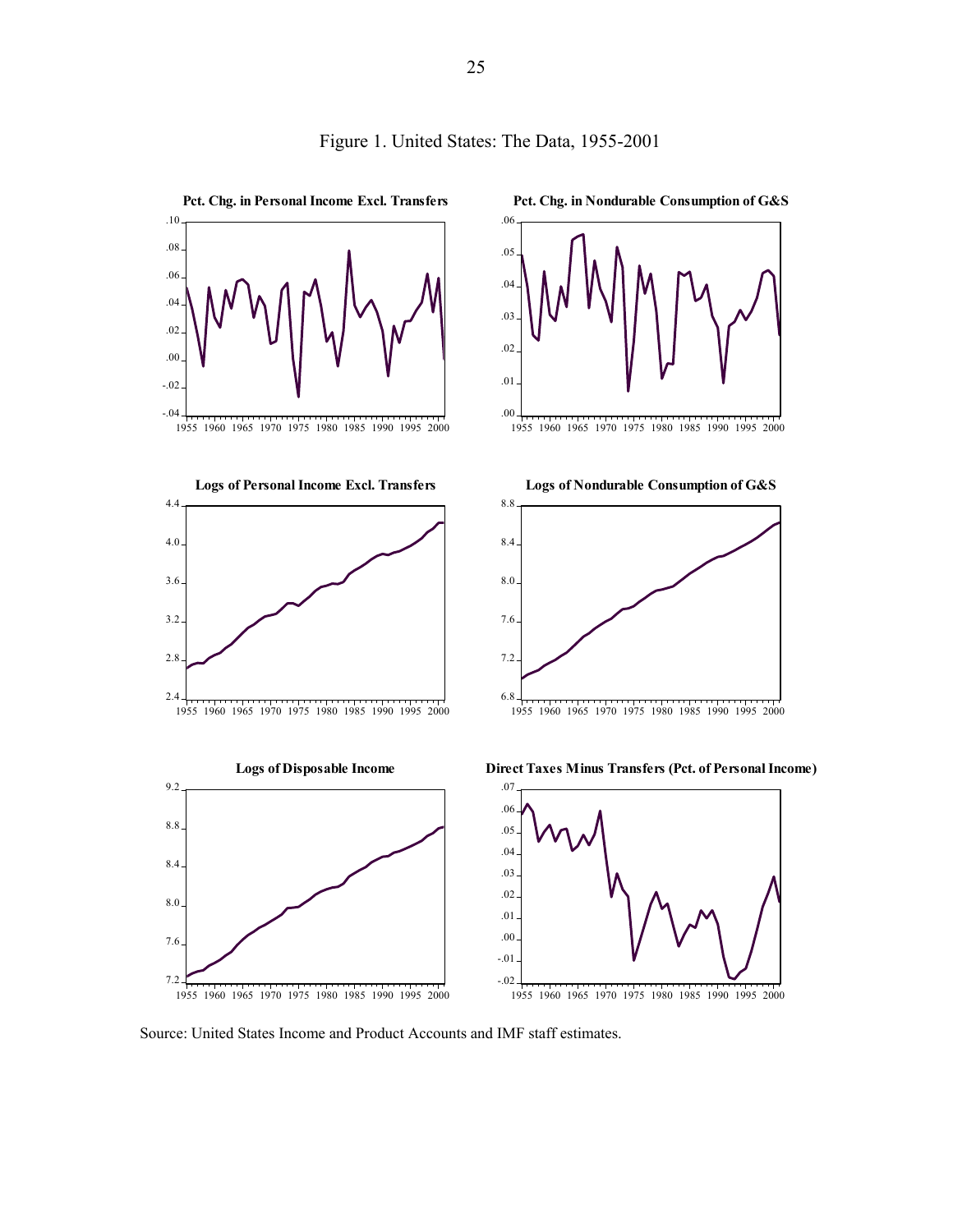

Figure 2. United States: Income Equation Residuals

Source: United States Income and Product Accounts and IMF staff estimates.





**Impact of Changes in Disposable Income** 

*(baseline myopia)*

Source: NIPA and IMF staff estimates.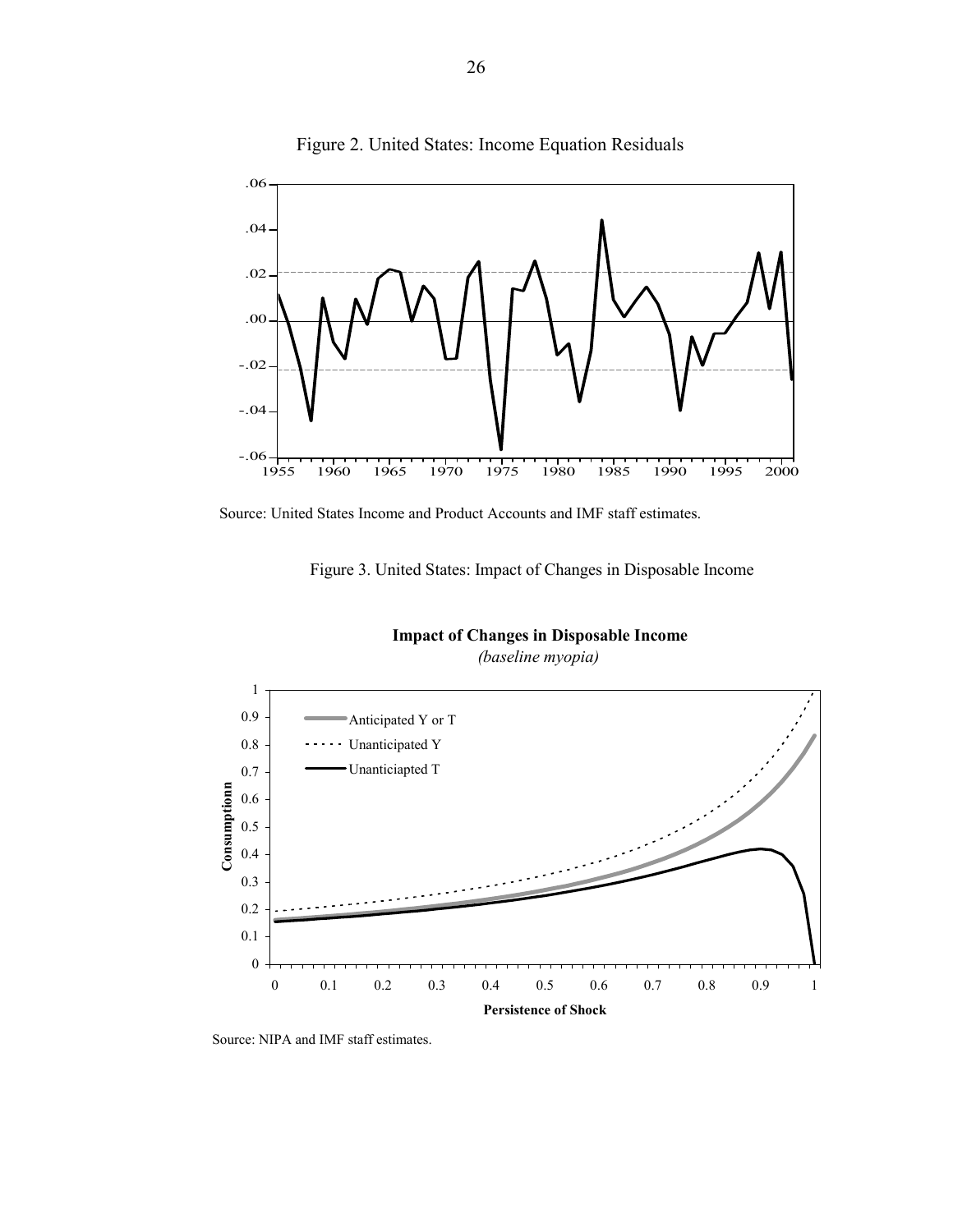

Figure 4. United States: Impact of Changes in Disposable Income for Different Degrees of Myopia

Source: IMF staff calculations.